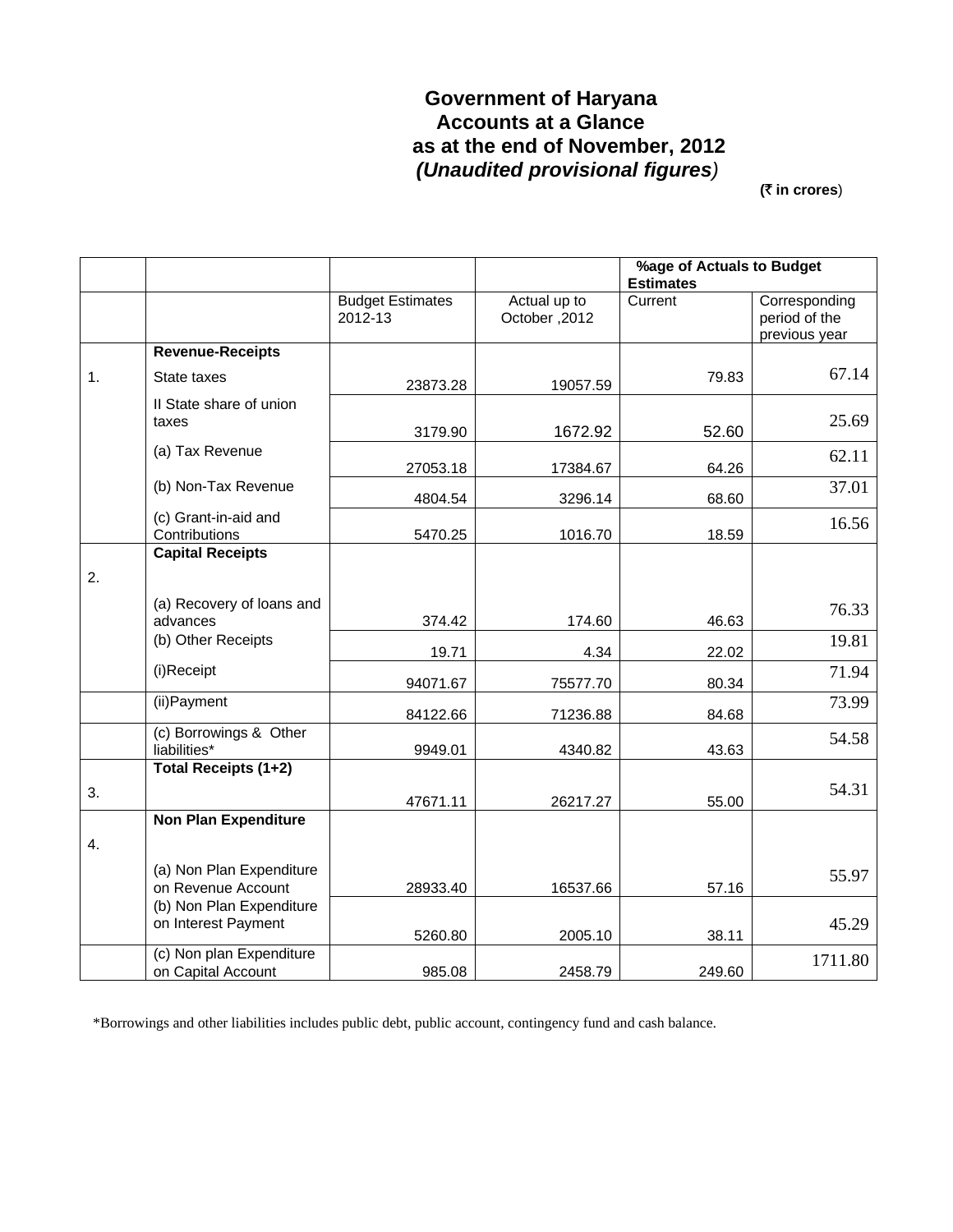|                | <b>Plan Expenditure</b>         |            |          |       |       |
|----------------|---------------------------------|------------|----------|-------|-------|
| 5.             |                                 |            |          |       |       |
|                | (a) Plan Expenditure            |            |          |       | 28.83 |
|                | on Revenue Account              | 12010.12   | 4661.98  | 38.82 |       |
|                | (b) Plan Expenditure            |            |          |       | 43.36 |
|                | on Capital Account              | 5742.51    | 2558.84  | 44.56 |       |
|                | <b>Total Expenditure</b>        |            |          |       |       |
| .6.            |                                 |            |          |       |       |
|                | $[4 (a)+(c)+5)$                 |            |          |       |       |
|                |                                 | 47671.11   | 26217.27 | 55.00 | 52.47 |
|                | (a)Revenue                      |            |          |       | 48.02 |
|                | Expenditure                     | 40943.52   | 21199.64 | 51.78 |       |
|                | (b)Capital                      |            |          |       | 79.07 |
|                | Expenditure*                    | 6727.59    | 5017.64  | 74.58 |       |
|                | Surplus/<br>Revenue             |            |          |       | 16.07 |
| $\overline{7}$ | Deficit[1-6(a)                  | $-3615.55$ | 497.88   | $***$ |       |
|                | <b>Surplus</b><br><b>Fiscal</b> |            |          |       |       |
| 8.             | <b>Deficit</b>                  |            |          |       |       |
|                | ${1+2(a)+2(b)-(6)}$             |            |          |       | 54.58 |
|                |                                 | $-9949.01$ | -4340.82 | 43.63 |       |
|                |                                 |            |          |       |       |
|                |                                 |            |          |       |       |

\*Expenditure on Capital Account consists of Capital Expenditure ( $\bar{\tau}$  4734.86 crore) and Loans And Advances disbursed (₹ 282.78 crore).

 \*\* Since there is revenue surplus against Revenue Deficit as intimated by Govt. in Budget Estimates, percentage not worked out.

| Monthly Accounts Exclusion details for the month of November, 2012 |
|--------------------------------------------------------------------|
|--------------------------------------------------------------------|

| <b>Source</b><br>Due                |                                |                                 | <b>Received</b>                |                                 | <b>Excluded due to</b>       |                        |               |
|-------------------------------------|--------------------------------|---------------------------------|--------------------------------|---------------------------------|------------------------------|------------------------|---------------|
|                                     | <b>Current</b><br><b>Month</b> | <b>Previous</b><br><b>Month</b> | <b>Current</b><br><b>Month</b> | <b>Previous</b><br><b>Month</b> | <b>Non</b><br><b>Receipt</b> | Late<br><b>Receipt</b> | <b>Others</b> |
| Treasury/PAO                        | 22                             |                                 | 22                             |                                 |                              |                        |               |
| Public<br>Works<br><b>Divisions</b> | 201                            |                                 | 201                            | $\blacksquare$                  | ۰                            | -                      | ۰             |
| <b>Forest Division</b>              | 57                             |                                 | 57                             |                                 |                              |                        |               |
| Others                              |                                |                                 |                                |                                 |                              |                        |               |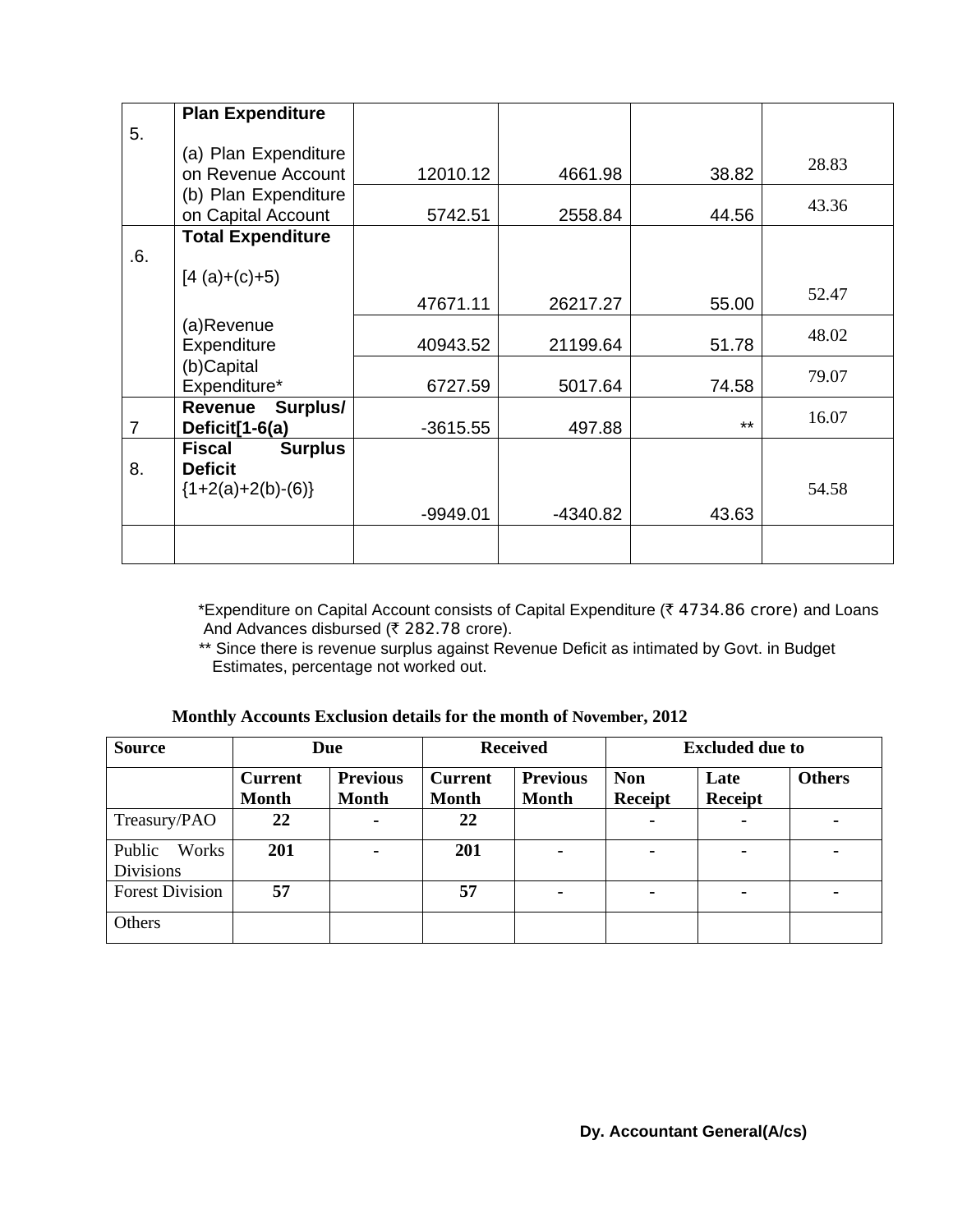# **(Format of the Progressive Figures) Tax Revenue (State Taxes) (Refer to Item No. 1 a (I) of Monthly Accounts at a Glance)**

|                               |                |                    |                | ( <b>₹</b> in crores) |  |
|-------------------------------|----------------|--------------------|----------------|-----------------------|--|
| <b>Months</b>                 |                | 2012.13            | 2011-12        |                       |  |
|                               | <b>Monthly</b> | <b>Progressive</b> | <b>Monthly</b> | <b>Progressive</b>    |  |
| <b>April</b>                  | 2039.19        | 2039.19            | 1689.13        | 1689.13               |  |
| <b>May</b>                    | 2532.26        | 4571.45            | 2026.97        | 3716.10               |  |
| June                          | 1876.56        | 6448.01            | 1342.51        | 5058.61               |  |
| July                          | 1936.35        | 8384.36            | 1852.05        | 6910.66               |  |
| <b>August</b>                 | 1779.40        | 10163.76           | 1858.38        | 8769.04               |  |
| <b>September</b>              | 1575.71        | 11739.47           | 1133.44        | 9902.48               |  |
| <b>October</b>                | 1830.41        | 13569.88           | 1649.24        | 11551.72              |  |
| <b>November</b>               | 5487.71        | 19057.59           | 1881.02        | 13432.74              |  |
| <b>December</b>               |                |                    | 1706.09        | 15139.64              |  |
| <b>January</b>                |                |                    | 1647.84        | 16787.48              |  |
| <b>February</b>               |                |                    | 1560.02        | 18347.50              |  |
| <b>March</b><br>(Preliminary) |                |                    | 2039.41        | 20386.91              |  |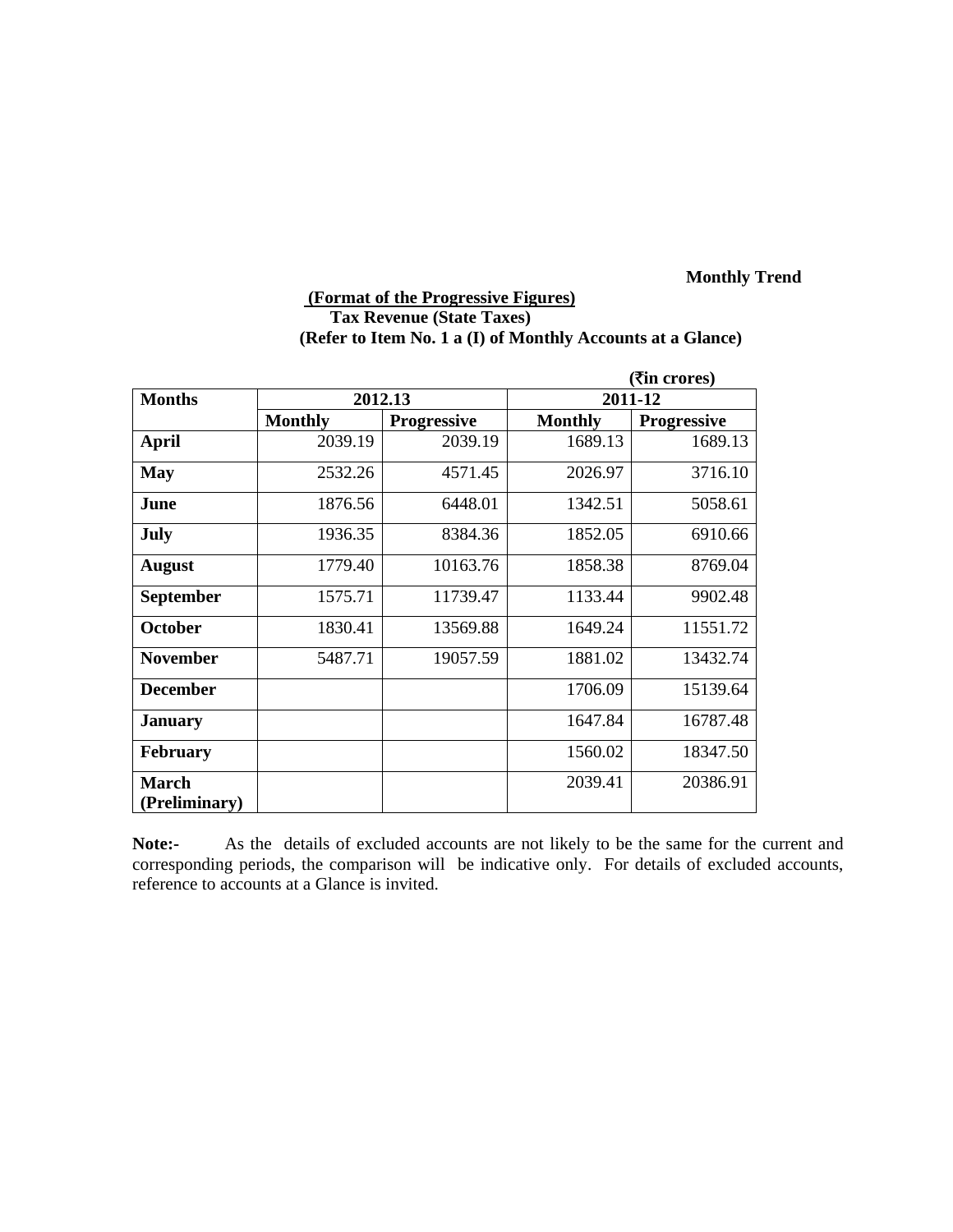#### **Annexure II Monthly Trend (Format of the Progressive Figures) Tax Revenue (State Share of Union Taxes) (Refer to Item No. 1 a (II) of Monthly Accounts at a Glance)**

| <b>Months</b>                 |                | 2012-2013          | 2011-12        |                    |
|-------------------------------|----------------|--------------------|----------------|--------------------|
|                               | <b>Monthly</b> | <b>Progressive</b> | <b>Monthly</b> | <b>Progressive</b> |
| <b>April</b>                  | 69.38          | 69.38              | 58.94          | 58.94              |
| <b>May</b>                    | 383.54         | 452.92             | --             | 58.94              |
| June                          | --             | 452.92             | $- -$          | 58.94              |
| July                          | 452.92         | 905.84             | 121.14         | 180.08             |
| <b>August</b>                 | 226.46         | 1132.30            | 17.42          | 197.50             |
| <b>September</b>              | 226.46         | 1358.76            | 138.56         | 336.06             |
| <b>October</b>                | 226.96         | 1585.72            | 117.88         | 453.94             |
| <b>November</b>               | 87.20          | 1672.92            | 256.44         | 710.38             |
| <b>December</b>               |                |                    | 277.12         | 987.50             |
| <b>January</b>                |                |                    | 58.94          | 1046.44            |
| <b>February</b>               |                |                    | 138.56         | 1185.00            |
| <b>March</b><br>(Preliminary) |                |                    | 725.22         | 1910.22            |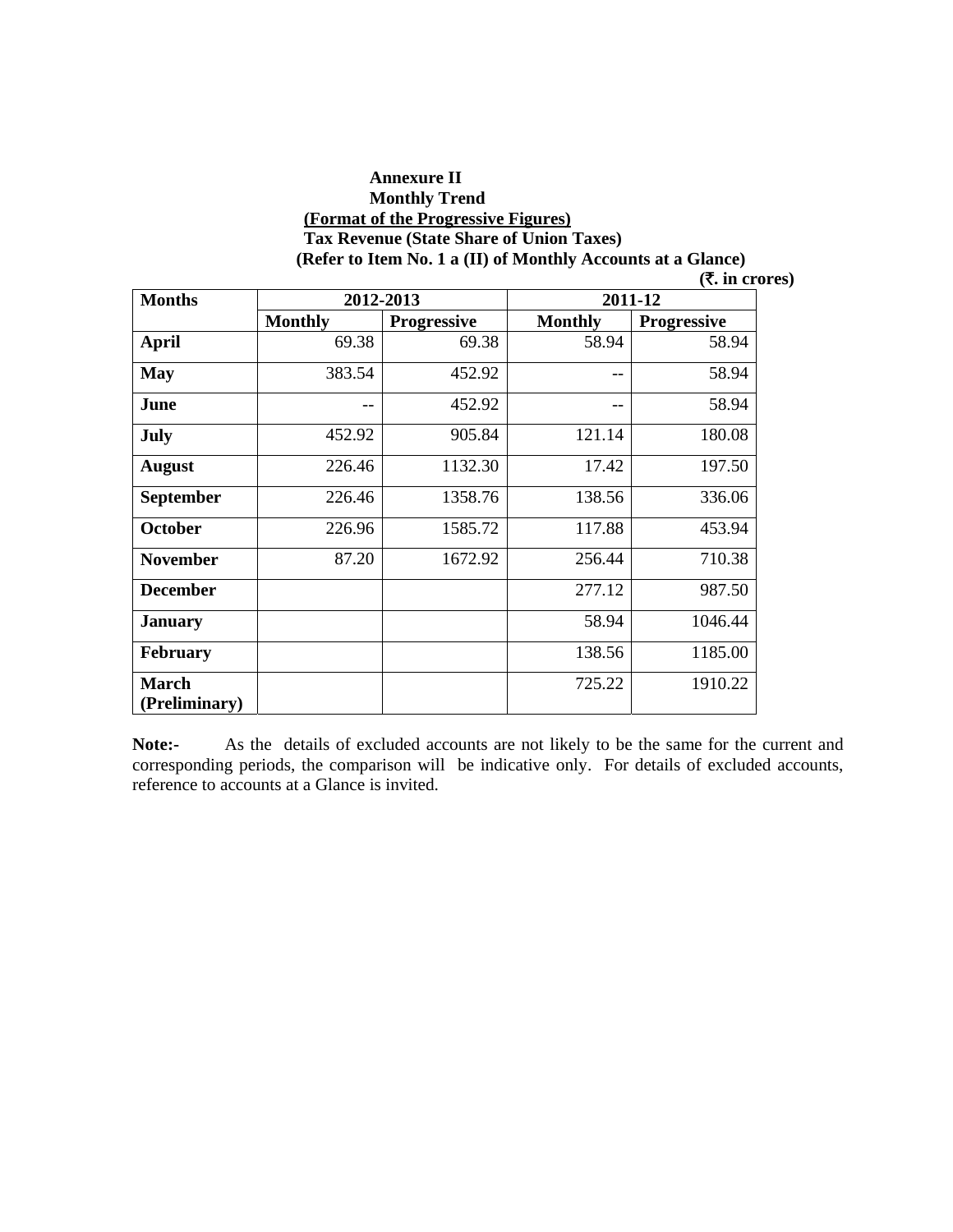#### **Monthly Trend (Format of the Progressive Figures) REVENUE RECEIPTS (TAX REVENUE) (Refer to Item No. I (a) of Monthly Accounts at a Glance)**

|  | $($ <b>₹in crores</b> ) |
|--|-------------------------|
|--|-------------------------|

| <b>Months</b>    | 2012-13        |                    | 2011-2012      |                    |  |
|------------------|----------------|--------------------|----------------|--------------------|--|
|                  | <b>Monthly</b> | <b>Progressive</b> | <b>Monthly</b> | <b>Progressive</b> |  |
| April            | 2108.57        | 2108.57            | 1748.08        | 1748.07            |  |
| <b>May</b>       | 2915.8         | 5024.37            | 2026.97        | 3775.04            |  |
| June             | 1876.62        | 6900.99            | 1402.51        | 5117.55            |  |
| July             | 2389.21        | 9290.20            | 1793.11        | 6910.66            |  |
| <b>August</b>    | 2005.86        | 11296.06           | 2055.88        | 8966.54            |  |
| <b>September</b> | 1802.17        | 13098.23           | 1272           | 10238.54           |  |
| <b>October</b>   | 2057.37        | 15155.60           | 1767.12        | 12005.66           |  |
| <b>November</b>  | 2229.07        | 17384.67           | 2137.46        | 14143.12           |  |
| <b>December</b>  |                |                    | 1984.02        | 16127.14           |  |
| <b>January</b>   |                |                    | 1706.78        | 17833.92           |  |
| February         |                |                    | 1698.58        | 19532.50           |  |
| March            |                |                    | 2764.63        | 22297.13           |  |
| (Preliminary)    |                |                    |                |                    |  |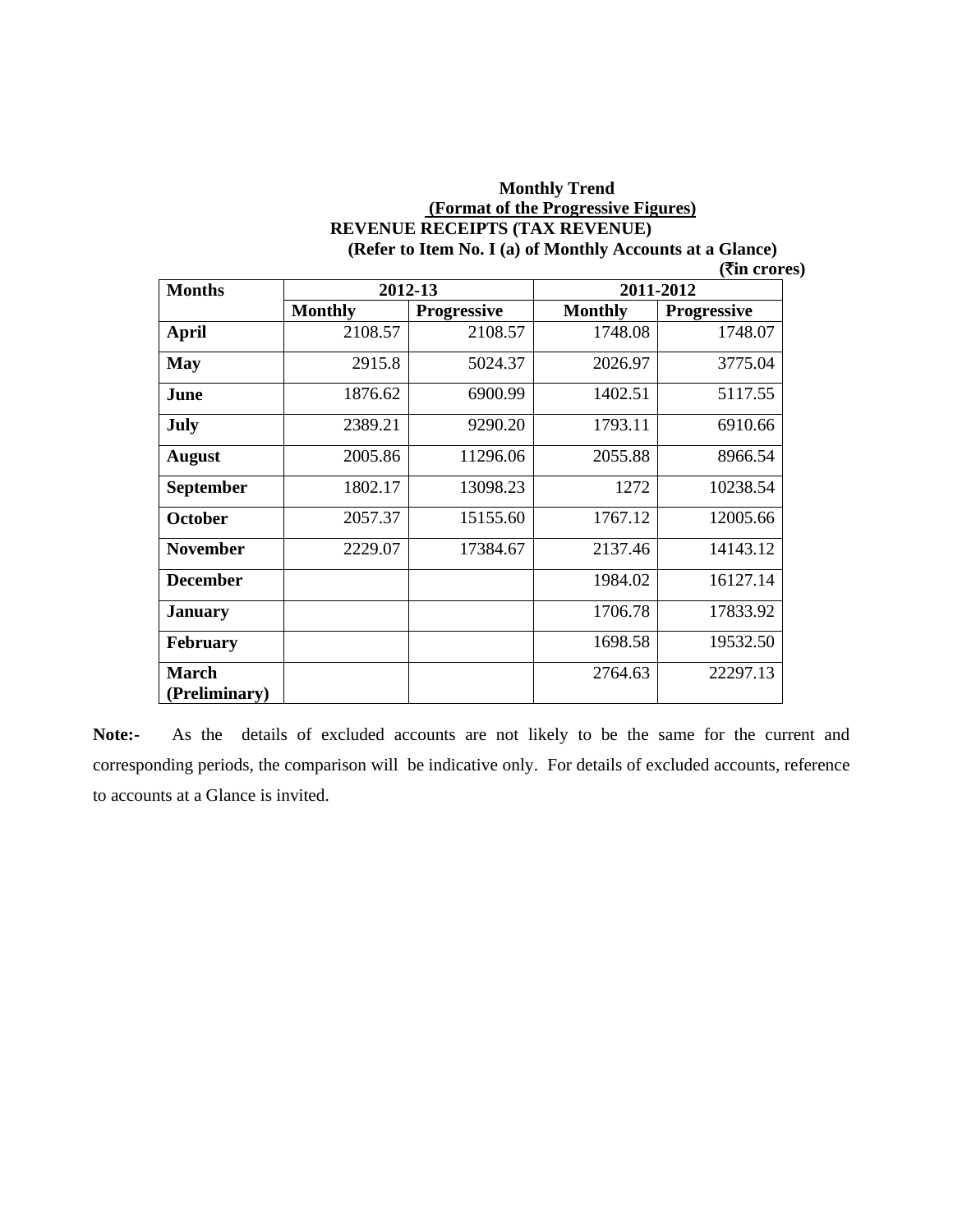# **Monthly Trend (Format of the Progressive Figures) NON -TAX REVENUE**

**(Refer to Item No. I (b) of Monthly Accounts at a Glance)** 

| <b>Months</b>                 | 2012-13        |                    | 2011-2012      |                    |  |
|-------------------------------|----------------|--------------------|----------------|--------------------|--|
|                               | <b>Monthly</b> | <b>Progressive</b> | <b>Monthly</b> | <b>Progressive</b> |  |
| <b>April</b>                  | 155.17         | 155.17             | 154.93         | 154.93             |  |
| <b>May</b>                    | 215.06         | 370.23             | 177.36         | 332.29             |  |
| June                          | 198.28         | 568.51             | 221.62         | 553.91             |  |
| July                          | 1699.68        | 2268.19            | 261.69         | 815.60             |  |
| <b>August</b>                 | 242.93         | 2511.12            | 209.88         | 1025.48            |  |
| <b>September</b>              | 334.00         | 2845.12            | 223.08         | 1248.56            |  |
| <b>October</b>                | 221.26         | 3066.38            | 191.91         | 1440.47            |  |
| <b>November</b>               | 229.76         | 3296.14            | 146.11         | 1586.58            |  |
| <b>December</b>               |                |                    | 299.47         | 1886.05            |  |
| <b>January</b>                |                |                    | 166.33         | 2052.38            |  |
| <b>February</b>               |                |                    | 612.19         | 2665.28            |  |
| <b>March</b><br>(Preliminary) |                |                    | 1177.75        | 3843.03            |  |

**Note:-** As the details of excluded accounts are not likely to be the same for the current and corresponding periods, the comparison will be indicative only. For details of excluded accounts, reference to accounts at a Glance is invited.

 **(**` **in crores)**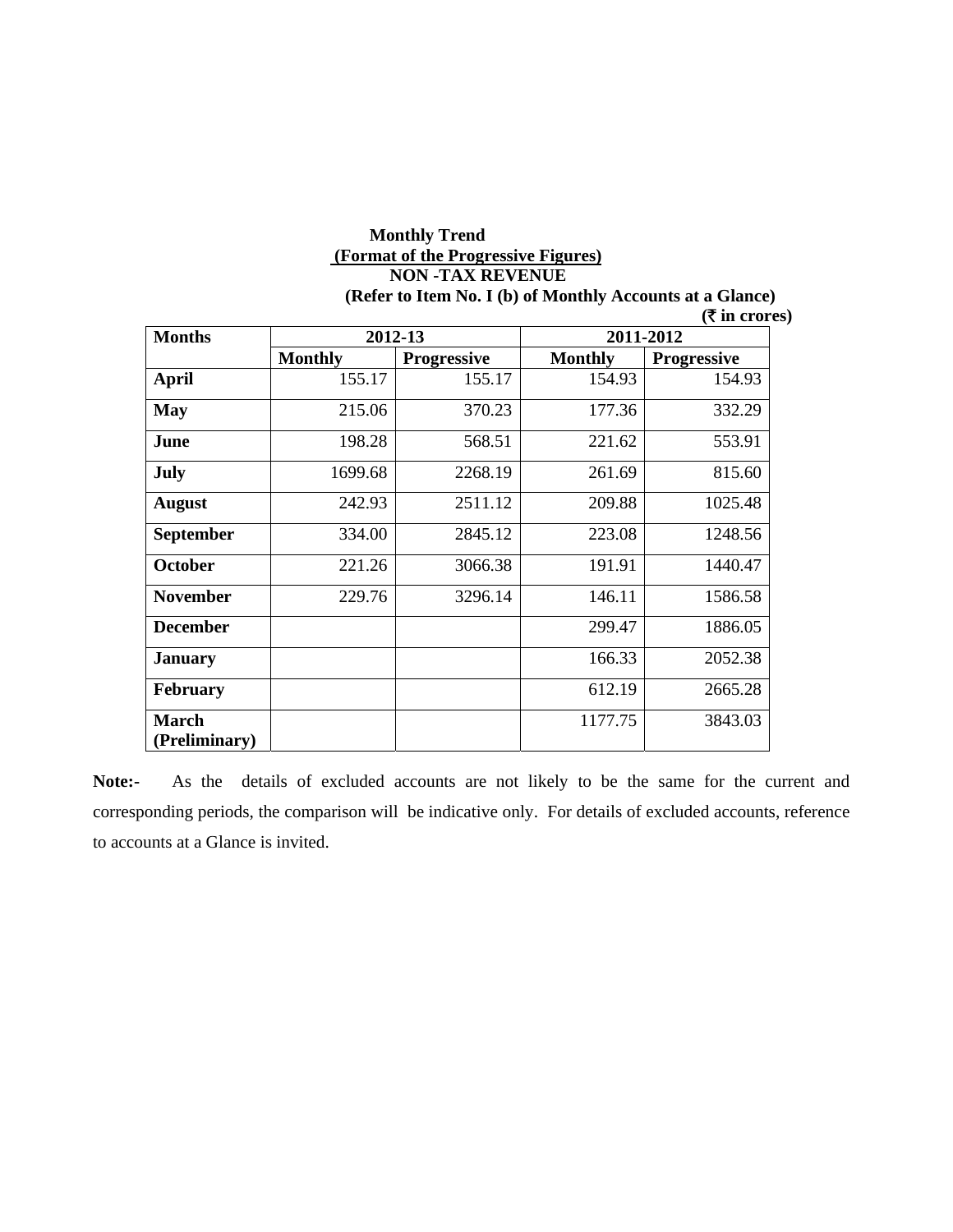#### **(Format of the Progressive Figures) GRANTS-IN-AID AND CONTRIBUTION**

## **(Refer to Item No. I (c) of Monthly Accounts at a Glance)**

|                  |                |                    |                | ( ₹ in cross)      |
|------------------|----------------|--------------------|----------------|--------------------|
| <b>Months</b>    |                | 2012-13            | 2011-2012      |                    |
|                  | <b>Monthly</b> | <b>Progressive</b> | <b>Monthly</b> | <b>Progressive</b> |
| <b>April</b>     | --             | --                 | --             |                    |
| <b>May</b>       | 29.03          | 29.03              | --             |                    |
| June             | 128.15         | 157.18             | 67.17          | 67.17              |
| <b>July</b>      | 175.83         | 333.00             | 72.99          | 140.16             |
| <b>August</b>    | 164.50         | 497.50             | 141.6          | 281.76             |
| <b>September</b> | 129.35         | 626.85             | 290.85         | 572.61             |
| <b>October</b>   | 150.41         | 777.26             | 211.53         | 784.14             |
| <b>November</b>  | 239.44         | 1016.70            | 37.31          | 821.45             |
| <b>December</b>  |                |                    | 959.37         | 1780.82            |
| <b>January</b>   |                |                    | $-64.89$       | 1715.93            |
| <b>February</b>  |                |                    | 397.05         | 2112.98            |
| <b>March</b>     |                |                    | 239.91         | 2352.89            |

**Note:-** As the details of excluded accounts are not likely to be the same for the current and corresponding periods, the comparison will be indicative only. For details of excluded accounts, reference to accounts at a Glance is invited.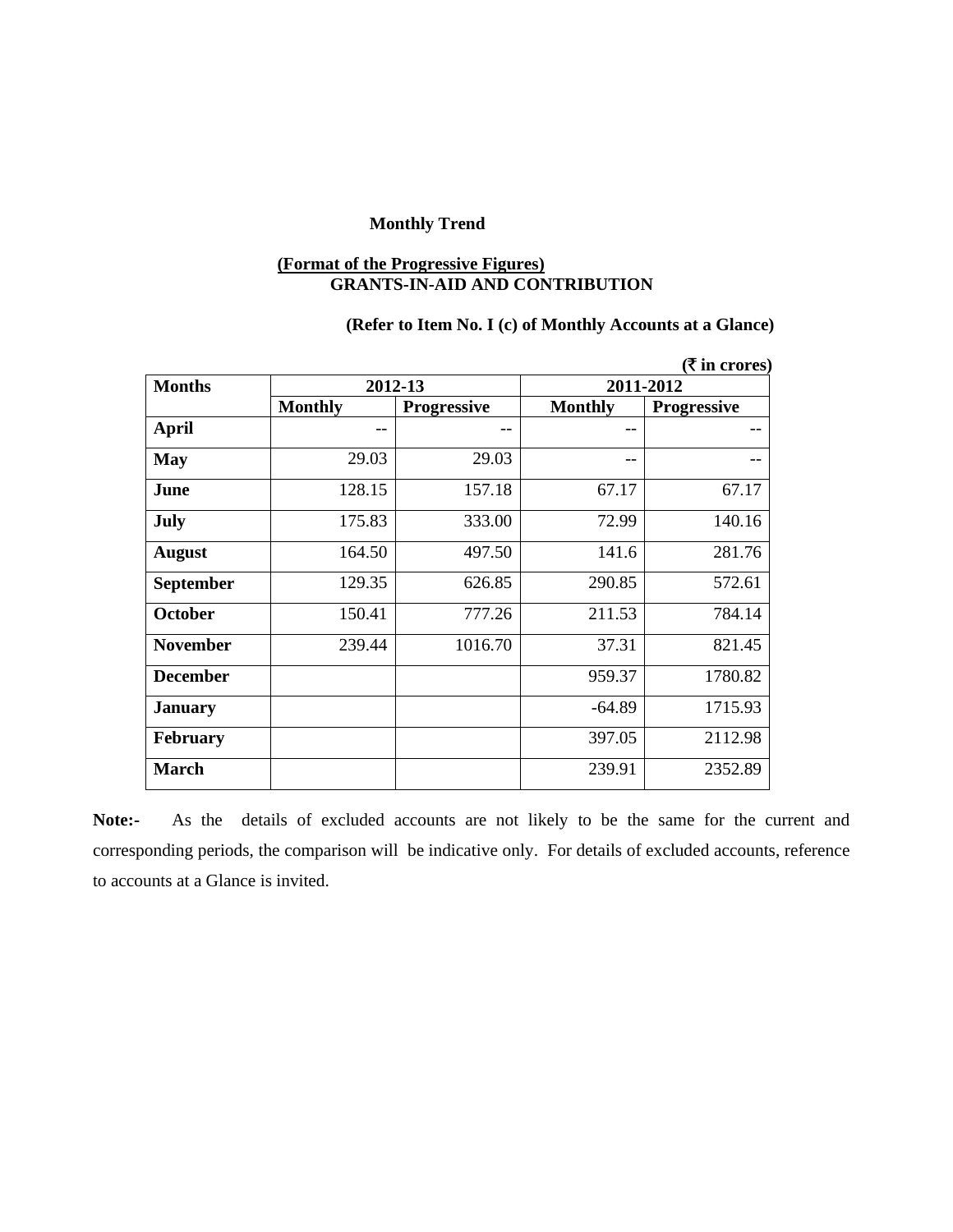### **Monthly Trend (Format of the Progressive Figures) RECOVERY OF LOANS AND ADVANCES (Refer to Item No. 2 (a) of Monthly Accounts at a Glance)**

|                  |                |                    |                | ( <b>₹</b> in crores) |  |
|------------------|----------------|--------------------|----------------|-----------------------|--|
| <b>Months</b>    |                | 2012-2013          | 2011-2012      |                       |  |
|                  | <b>Monthly</b> | <b>Progressive</b> | <b>Monthly</b> | <b>Progressive</b>    |  |
| <b>April</b>     | 10.61          | 10.61              | 13.57          | 13.57                 |  |
| <b>May</b>       | 12.82          | 23.43              | 15.26          | 28.83                 |  |
| June             | 22.97          | 46.40              | 24.36          | 53.19                 |  |
| July             | 50.5           | 96.90              | 27.37          | 80.56                 |  |
| <b>August</b>    | 21.22          | 118.12             | 21.04          | 101.60                |  |
| <b>September</b> | 14.41          | 132.53             | 30.7           | 132.30                |  |
| <b>October</b>   | 25.02          | 157.55             | 22.28          | 154.58                |  |
| <b>November</b>  | 17.05          | 174.60             | 23.22          | 177.80                |  |
| <b>December</b>  |                |                    | 26.87          | 204.67                |  |
| <b>January</b>   |                |                    | 21.19          | 225.86                |  |
| <b>February</b>  |                |                    | 20.36          | 246.22                |  |
| <b>March</b>     |                |                    | 47.87          | 294.09                |  |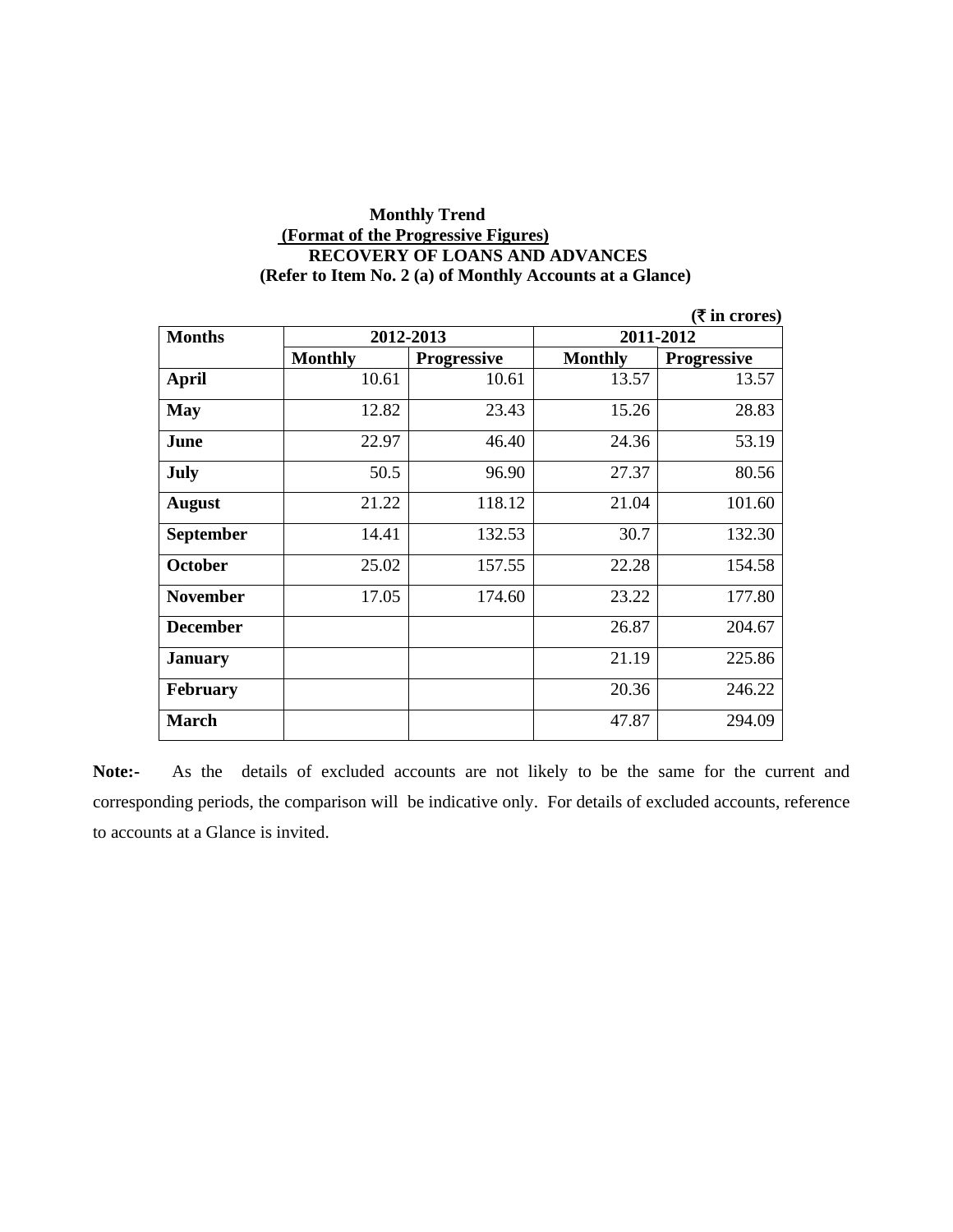# **Monthly Trend (Format of the Progressive Figures) OTHER RECEIPTS**

|                  |                |                    |                | ( <b>₹in crores</b> ) |
|------------------|----------------|--------------------|----------------|-----------------------|
| <b>Months</b>    |                | 2012-13            |                | 2011-12               |
|                  | <b>Monthly</b> | <b>Progressive</b> | <b>Monthly</b> | <b>Progressive</b>    |
| <b>April</b>     | 1.16           | 1.16               | 0.27           | 0.27                  |
| <b>May</b>       | 0.86           | 2.02               | 0.17           | 0.44                  |
| June             | 0.35           | 2.37               | 1.83           | 2.27                  |
| July             | 0.38           | 2.75               | 0.46           | 2.73                  |
| <b>August</b>    | 0.18           | 2.93               | 0.13           | 2.86                  |
| <b>September</b> | 0.62           | 3.55               | 0.1            | 2.96                  |
| <b>October</b>   | 0.33           | 3.88               | 0.15           | 3.11                  |
| <b>November</b>  | 0.46           | 4.34               | 0.17           | 3.28                  |
| <b>December</b>  |                |                    | 0.57           | 3.85                  |
| <b>January</b>   |                |                    | 0.51           | 4.36                  |
| <b>February</b>  |                |                    | 1.43           | 5.79                  |
| <b>March</b>     |                |                    | 1.37           | 7.16                  |

**(Refer to Item No. 2 (b) of Monthly Accounts at a Glance)**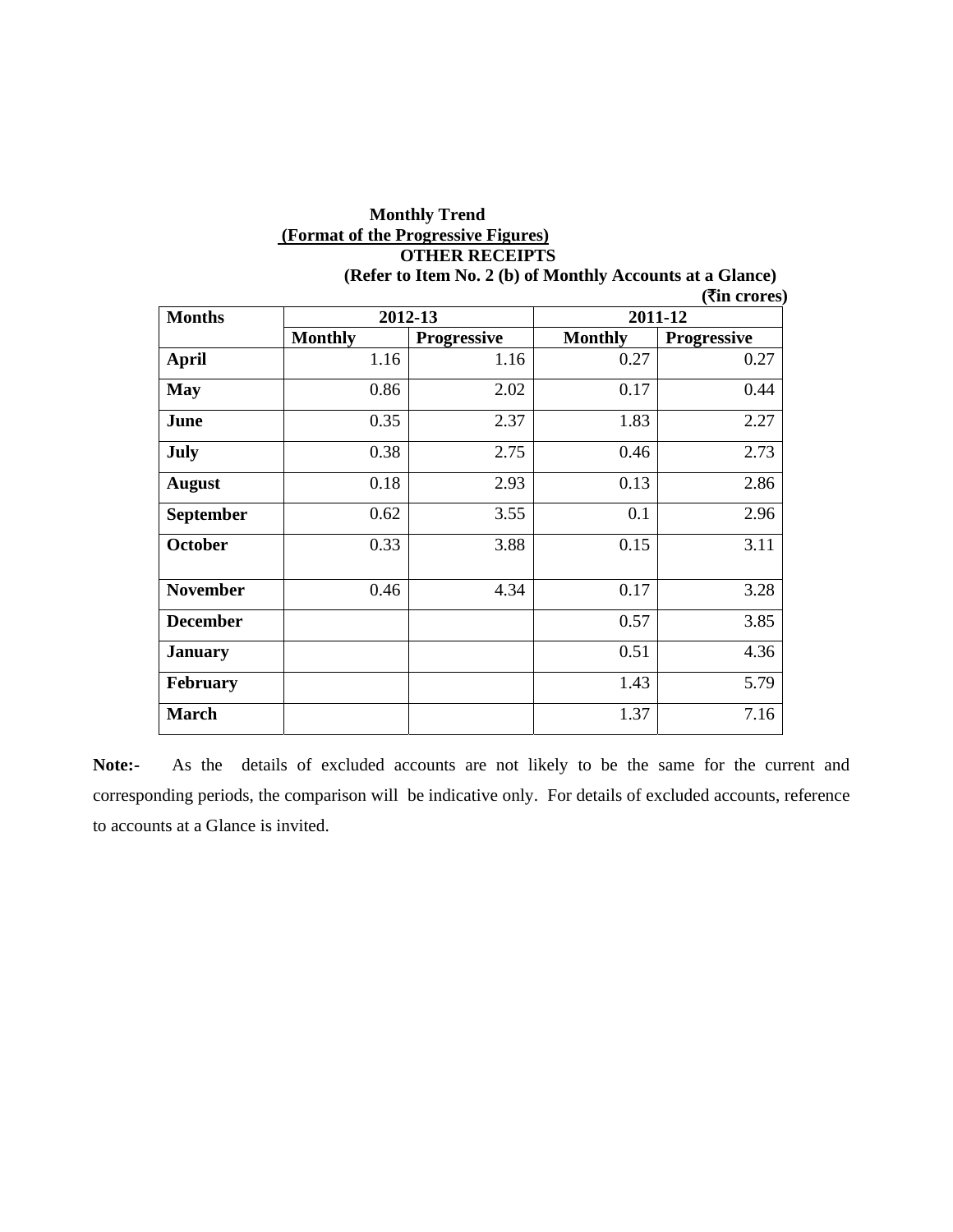### **Monthly Trend (Format of the Progressive Figures) BORROWING AND OTHER LIABILITIES (Refer to Item No. 2(c) of Monthly Accounts at a Glance)**

|                  |                |                    |                | $(ξ$ in crores)    |
|------------------|----------------|--------------------|----------------|--------------------|
| <b>Months</b>    | 2012-13        |                    |                | 2011-12            |
|                  | <b>Monthly</b> | <b>Progressive</b> | <b>Monthly</b> | <b>Progressive</b> |
| April            | 968.53         | 968.53             | 223.58         | 223.58             |
| <b>May</b>       | 781.05         | 1749.58            | 754.64         | 978.22             |
| June             | 1330.73        | 3080.31            | 1214.82        | 2193.04            |
| July             | $-1520.73$     | 1559.58            | 418.76         | 2611.80            |
| <b>August</b>    | 21.84          | 1581.42            | $-209.26$      | 2402.54            |
| <b>September</b> | 390.59         | 1972.01            | 848.51         | 3251.05            |
| <b>October</b>   | 1669.67        | 3641.68            | 1609.23        | 4860.28            |
| <b>November</b>  | 699.14         | 4340.82            | 280.72         | 5141.00            |
| <b>December</b>  |                |                    | 336.57         | 5477.57            |
| <b>January</b>   |                |                    | 151.54         | 5629.11            |
| <b>February</b>  |                |                    | $-30.16$       | 5598.95            |
| <b>March</b>     |                |                    | 1911.42        | 7510.37            |
| (Preliminary)    |                |                    |                |                    |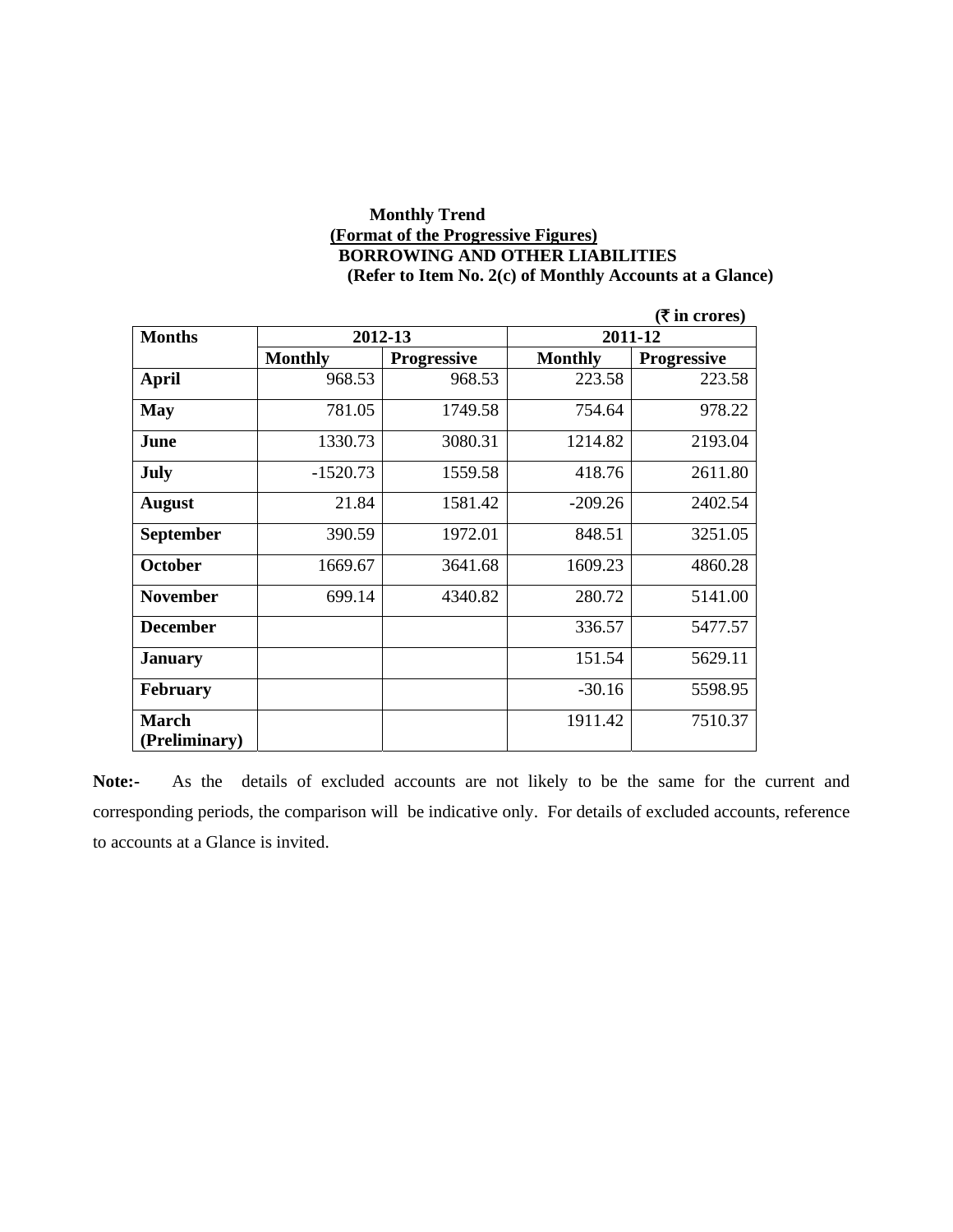#### **(Format of the Progressive Figures) Borrowings and Other Liabilities(Receipts) (Refer to Item No. 2 b (I) of Monthly Accounts at a Glance)**

|                  |                |                    |                | $($ ₹ in crores)   |
|------------------|----------------|--------------------|----------------|--------------------|
| <b>Months</b>    | 2012-13        |                    |                | 2011-12            |
|                  | <b>Monthly</b> | <b>Progressive</b> | <b>Monthly</b> | <b>Progressive</b> |
| <b>April</b>     | 11563.33       | 11563.33           | 9048.17        | 9048.17            |
| <b>May</b>       | 11086.53       | 22649.86           | 9542.38        | 18590.55           |
| June             | 7765.55        | 30415.41           | 6579.86        | 25170.41           |
| July             | 12067.57       | 42482.98           | 10289.44       | 35459.85           |
| <b>August</b>    | 6761.51        | 49244.49           | 5990.39        | 41450.24           |
| <b>September</b> | 6921.50        | 56165.99           | 7643.56        | 49093.80           |
| <b>October</b>   | 10341.56       | 66507.55           | 8449.82        | 57543.62           |
| <b>November</b>  | 9069.75        | 75577.30           | 6424.46        | 63968.08           |
| <b>December</b>  |                |                    | 9094.06        | 73062.14           |
| <b>January</b>   |                |                    | 8464.10        | 81526.24           |
| <b>February</b>  |                |                    | 6785.21        | 88311.45           |
| <b>March</b>     |                |                    | 12684.57       | 100996.02*         |
| (Preliminary)    |                |                    |                |                    |

\*Includes Public debt, Public Account and cash balance**.**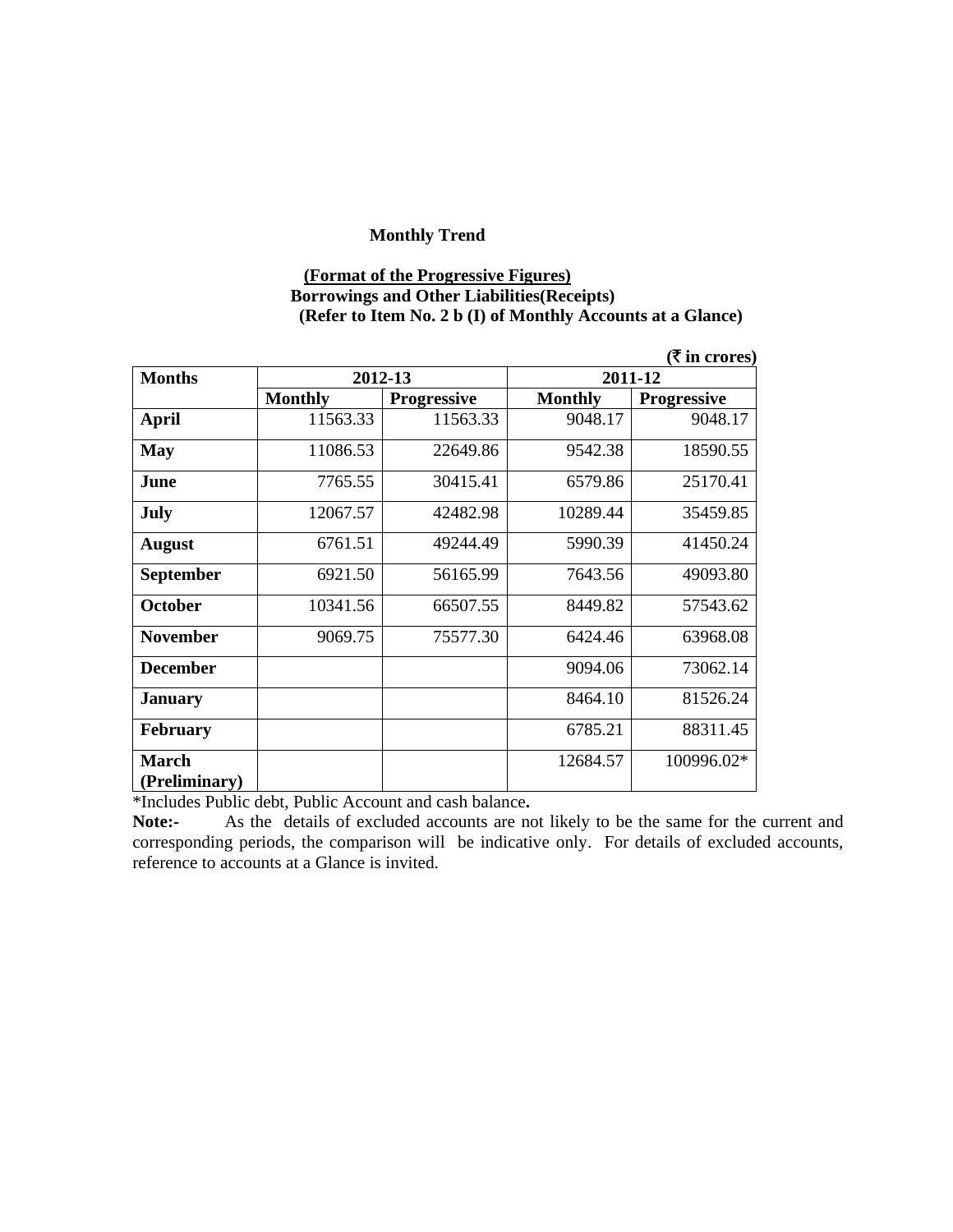#### **(Format of the Progressive Figures) Borrowings and Other Liabilities(Payments) (Refer to Item No. 2 b (ii) of Monthly Accounts at a Glance)**

|                               |                |                    |                | $($ ₹ in crores)   |
|-------------------------------|----------------|--------------------|----------------|--------------------|
| <b>Months</b>                 | 2012-13        |                    | 2011-12        |                    |
|                               | <b>Monthly</b> | <b>Progressive</b> | <b>Monthly</b> | <b>Progressive</b> |
| <b>April</b>                  | 10594.80       | 10594.80           | 8824.59        | 8824.59            |
| <b>May</b>                    | 10305.47       | 20900.27           | 8787.74        | 17612.33           |
| June                          | 6434.83        | 27335.10           | 5365.04        | 22977.37           |
| July                          | 13588.3        | 40923.40           | 9870.68        | 32848.05           |
| <b>August</b>                 | 6739.67        | 47663.07           | 6199.65        | 39047.70           |
| September                     | 6530.91        | 54193.98           | 6795.05        | 45842.75           |
| <b>October</b>                | 8671.89        | 62865.87           | 6840.59        | 52683.34           |
| <b>November</b>               | 8371.01        | 71236.88           | 6143.74        | 58827.08           |
| <b>December</b>               |                |                    | 8757.49        | 67584.57           |
| <b>January</b>                |                |                    | 8312.56        | 75897.13           |
| <b>February</b>               |                |                    | 6815.37        | 82712.50           |
| <b>March</b><br>(Preliminary) |                |                    | 10773.15       | 93485.65*          |

\*Includes public debt, Public Account and cash balance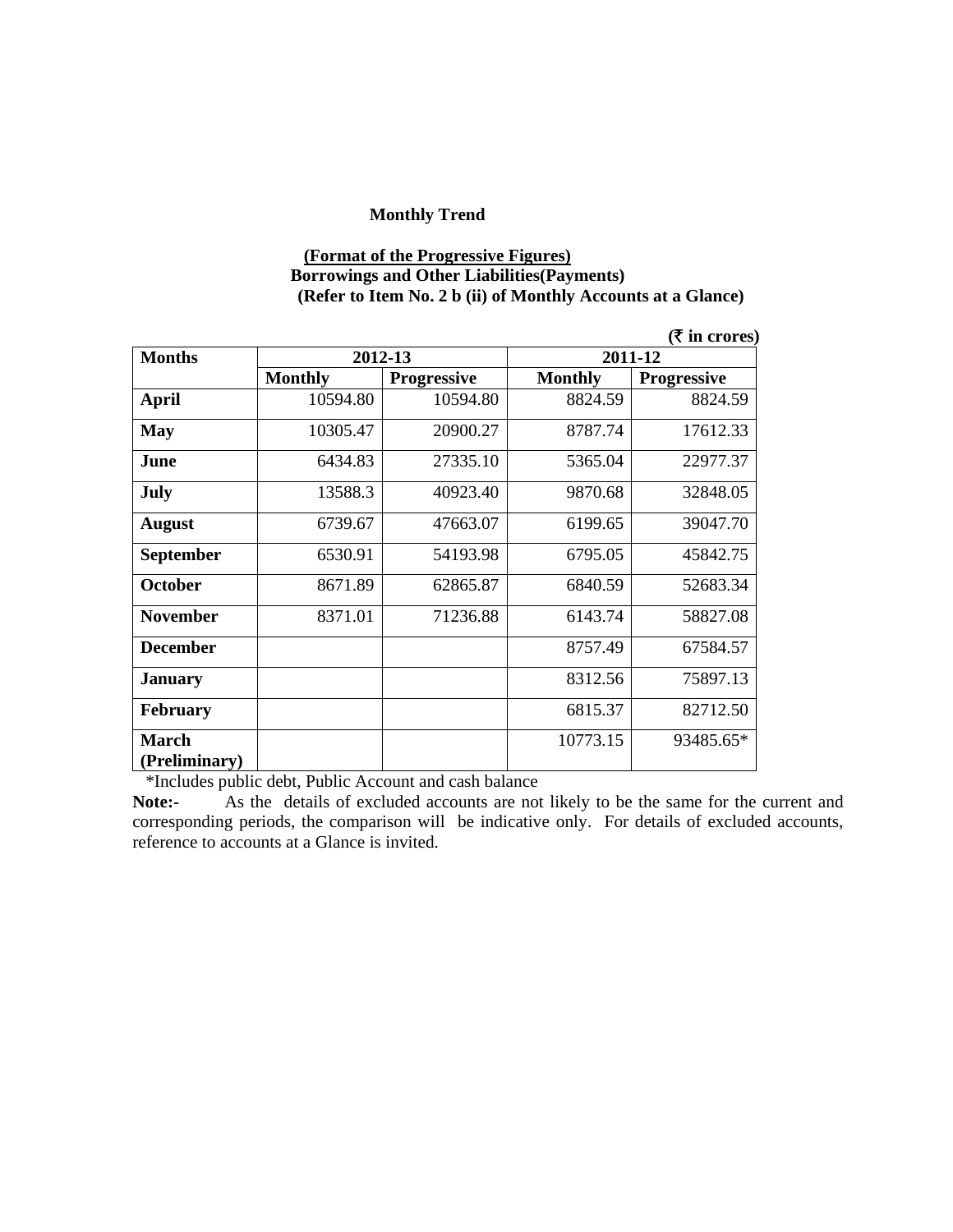# **(Format of the Progressive Figures) Total Receipt (Refer to Item No. 3 of Monthly Accounts at a Glance)**

|                               |                |                    |                | $($ <b>₹</b> in crores) |
|-------------------------------|----------------|--------------------|----------------|-------------------------|
| <b>Months</b>                 |                | 2012-13            | 2011-12        |                         |
|                               | <b>Monthly</b> | <b>Progressive</b> | <b>Monthly</b> | <b>Progressive</b>      |
| April                         | 3244.04        | 3244.04            | 2140.42        | 2140.42                 |
| <b>May</b>                    | 3954.62        | 7198.66            | 2974.40        | 5114.82                 |
| June                          | 3557.10        | 10755.76           | 2872.31        | 7987.13                 |
| July                          | 2794.64        | 13550.40           | 2754.46        | 10741.59                |
| <b>August</b>                 | 2456.75        | 16007.15           | 2039.19        | 12780.78                |
| <b>September</b>              | 2671.14        | 18678.29           | 2665.25        | 15446.03                |
| <b>October</b>                | 4124.06        | 22802.35           | 3802.02        | 19248.23                |
| <b>November</b>               | 3414.92        | 26217.27           | 2624.99        | 21873.22                |
| <b>December</b>               |                |                    | 3606.86        | 25480.09                |
| <b>January</b>                |                |                    | 1981.47        | 27461.56                |
| <b>February</b>               |                |                    | 2700.16        | 30161.72                |
| <b>March</b><br>(Preliminary) |                |                    | 6142.95        | 36304.67                |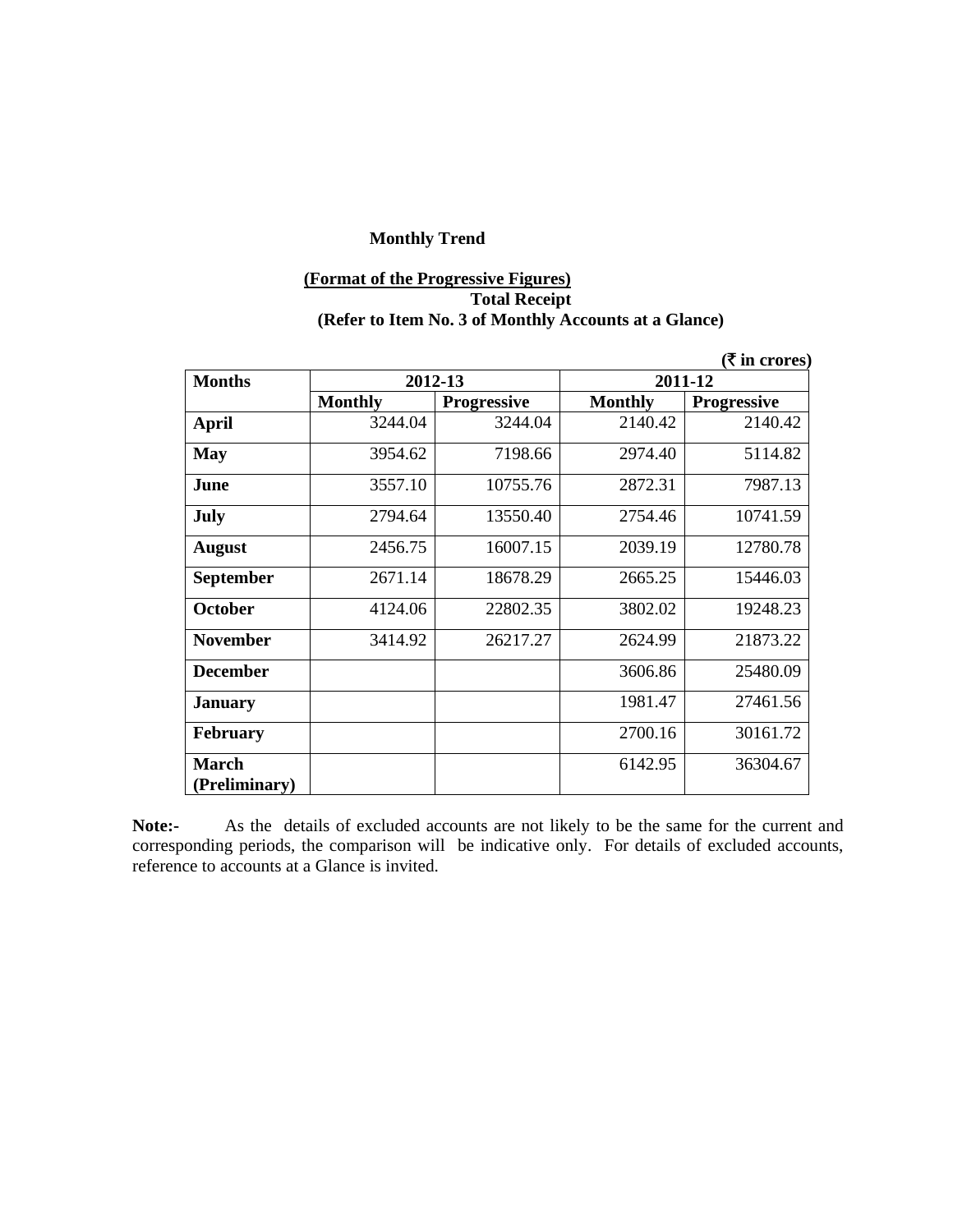#### **Monthly Trend (Format of the Progressive Figures) NON PLAN EXPENDITURE REVENUE ACCOUNT (Refer to Item No.4(a) of Monthly Accounts at a Glance)**

|                  |                |                    |                | ( ₹ in cross)      |
|------------------|----------------|--------------------|----------------|--------------------|
| <b>Months</b>    |                | 2012-13            | 2011-12        |                    |
|                  | <b>Monthly</b> | <b>Progressive</b> | <b>Monthly</b> | <b>Progressive</b> |
| <b>April</b>     | 1468.11        | 1468.11            | 954.52         | 954.52             |
| <b>May</b>       | 1986.71        | 3454.82            | 1539.22        | 2493.74            |
| June             | 2841.76        | 6296.58            | 2087.14        | 4580.88            |
| <b>July</b>      | 1827.23        | 8123.81            | 2032.33        | 6613.21            |
| <b>August</b>    | 1893.67        | 10017.48           | 1515.89        | 8129.10            |
| <b>September</b> | 2385.37        | 12402.85           | 2025.58        | 10154.68           |
| <b>October</b>   | 2263.68        | 14666.53           | 2228.43        | 12383.11           |
| <b>November</b>  | 1871.13        | 16537.66           | 1743.64        | 14126.75           |
| <b>December</b>  |                |                    | 2710.56        | 16837.31           |
| <b>January</b>   |                |                    | 1111.41        | 17948.72           |
| <b>February</b>  |                |                    | 1859.03        | 19807.75           |
| <b>March</b>     |                |                    | 3820.03        | 23628.05           |
| (Preliminary)    |                |                    |                |                    |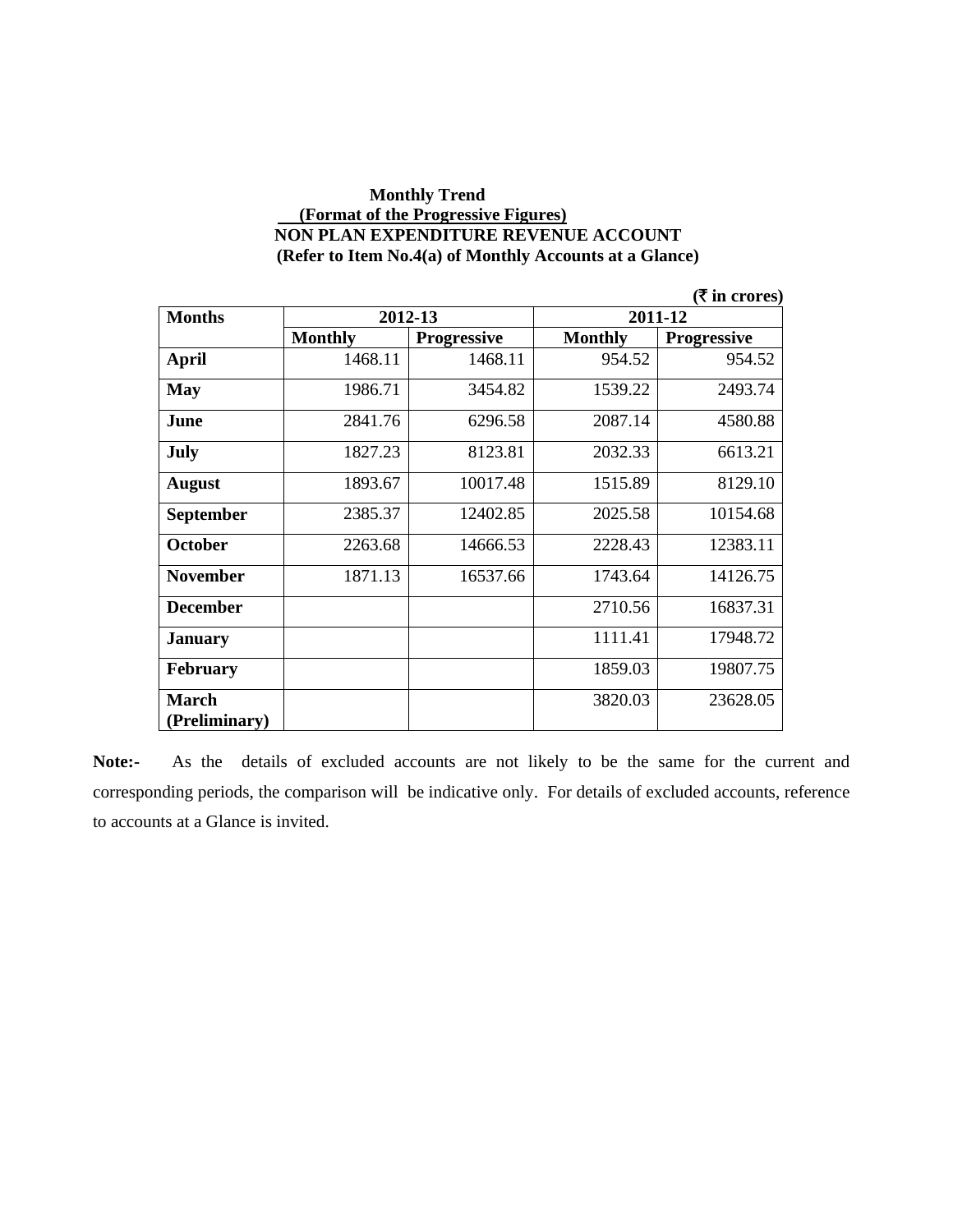### **Monthly Trend (Format of the Progressive Figures) NON PLAN EXPENDITURE ON INTEREST PAYMENTS (Refer to Item No. 4 (b) of Monthly Accounts at a Glance)**

|                  |                |                    |                | ( ₹ in cross)      |
|------------------|----------------|--------------------|----------------|--------------------|
| <b>Months</b>    | 2012-13        |                    |                | 2011-12            |
|                  | <b>Monthly</b> | <b>Progressive</b> | <b>Monthly</b> | <b>Progressive</b> |
| <b>April</b>     | 48.32          | 48.32              | 22.59          | 22.59              |
| <b>May</b>       | 57.72          | 106.04             | 23.34          | 45.93              |
| June             | 697.54         | 803.58             | 695.09         | 741.02             |
| July             | 222.4          | 1025.98            | 132.50         | 873.52             |
| <b>August</b>    | 89.47          | 1115.45            | 276.24         | 1149.76            |
| <b>September</b> | 623.66         | 1739.11            | 202.73         | 1352.49            |
| <b>October</b>   | 206.17         | 1945.28            | 438.08         | 1790.57            |
| <b>November</b>  | 59.82          | 2005.10            | 192.82         | 1983.39            |
| <b>December</b>  |                |                    | 361.14         | 2344.53            |
| <b>January</b>   |                |                    | 226.96         | 2571.49            |
| <b>February</b>  |                |                    | 157.43         | 2728.92            |
| <b>March</b>     |                |                    | 498.33         | 3227.25            |
| (Preliminary)    |                |                    |                |                    |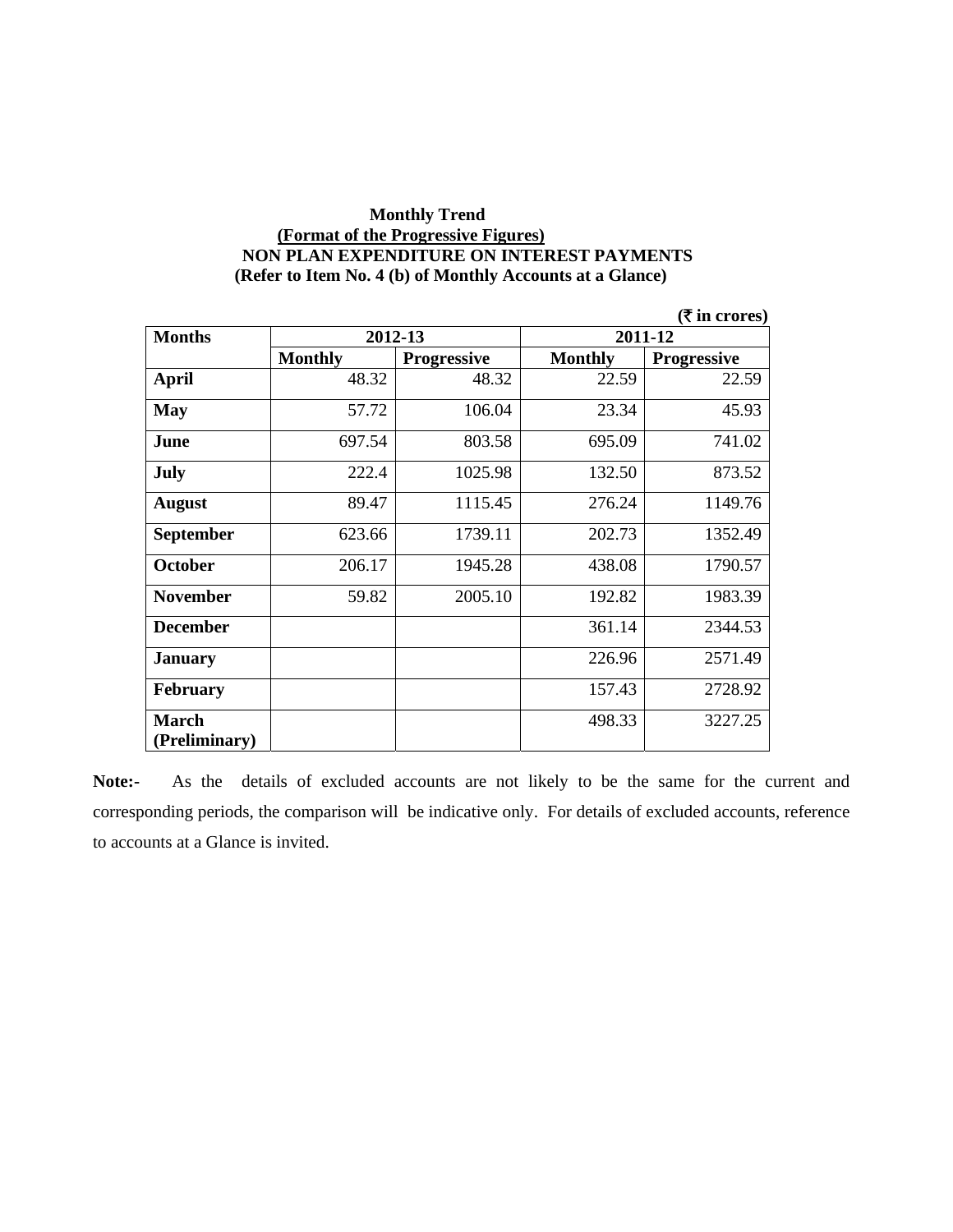### **(Format of the Progressive Figures) CAPITAL EXPENDITURE NON PLAN (Refer to Item No. 4 (c) of Monthly Accounts at a Glance)**

|                               |                |                    |                | ( ₹ in cross)      |
|-------------------------------|----------------|--------------------|----------------|--------------------|
| <b>Months</b>                 | 2012-13        |                    |                | 2011-12            |
|                               | <b>Monthly</b> | <b>Progressive</b> | <b>Monthly</b> | <b>Progressive</b> |
| <b>April</b>                  | 1449.34        | 1449.34            | 2419.44        | 2419.44            |
| <b>May</b>                    | 1035.73        | 2485.07            | 931.53         | 3350.97            |
| June                          | $-125.26$      | 2359.81            | 95.41          | 3446.38            |
| <b>July</b>                   | $-273.23$      | 2086.58            | $-89.69$       | 3356.69            |
| <b>August</b>                 | $-506.75$      | 1579.83            | $-152.93$      | 3203.76            |
| <b>September</b>              | $-465.90$      | 1113.93            | $-120.74$      | 3083.02            |
| <b>October</b>                | 100635         | 2102.28            | $-997.13$      | 2085.89            |
| <b>November</b>               | 356.51         | 2458.79            | 105.56         | 2191.45            |
| <b>December</b>               |                |                    | $-405.18$      | 1786.27            |
| <b>January</b>                |                |                    | $-355.74$      | 1430.53            |
| <b>February</b>               |                |                    | $-373.99$      | 1056.54            |
| <b>March</b><br>(Preliminary) |                |                    | $-437.03$      | 619.24*            |

\*Includes loans and advances disbursed.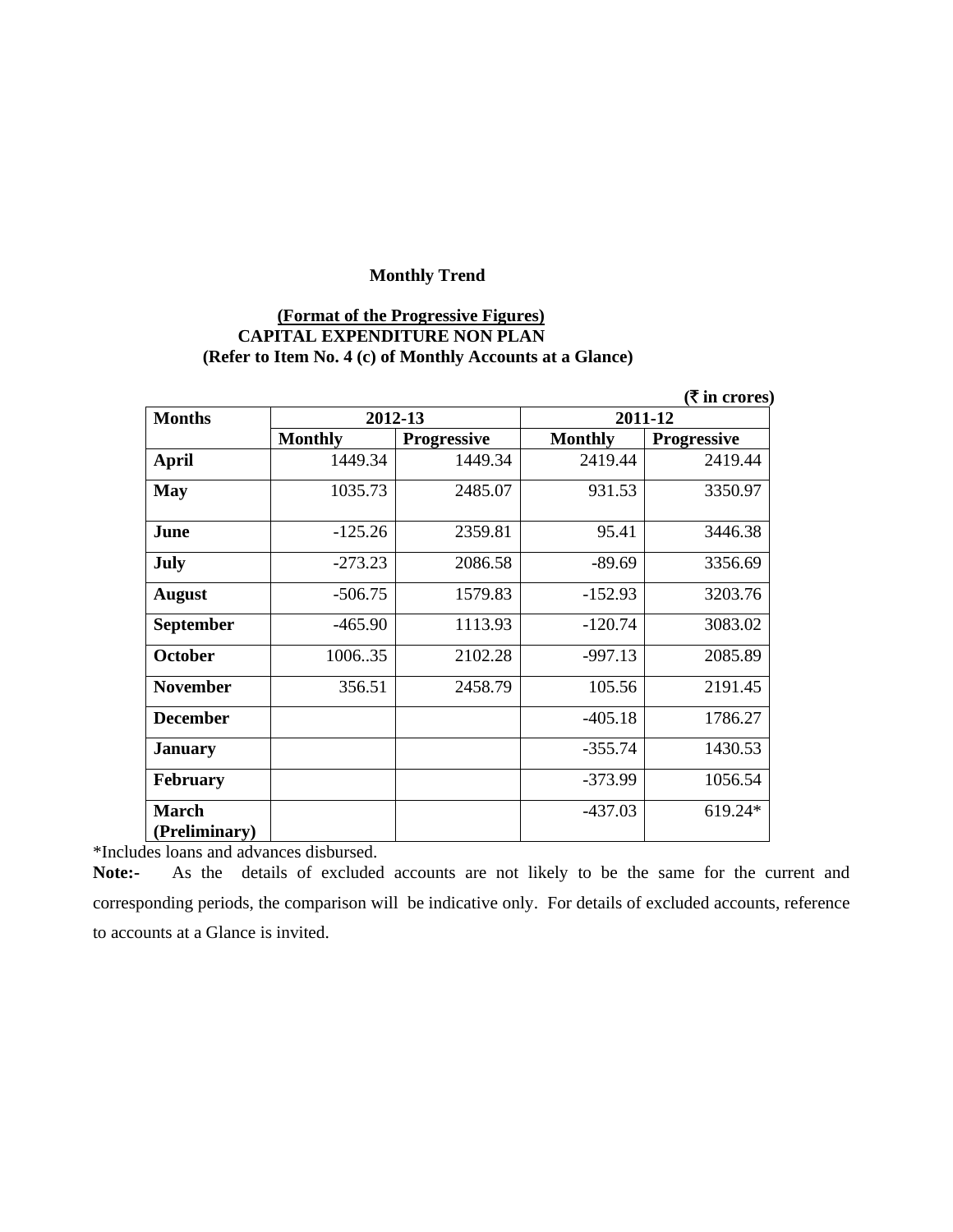# **(Format of the Progressive Figures) PLAN EXPENDITURE ON REVENUE ACCOUNT (Refer to Item No. 5 (a) of Monthly Accounts at a Glance)**

|                  |                |                    |                | ( ₹ in cross)      |
|------------------|----------------|--------------------|----------------|--------------------|
| <b>Months</b>    | 2012-13        |                    | 2011-12        |                    |
|                  | <b>Monthly</b> | <b>Progressive</b> | <b>Monthly</b> | <b>Progressive</b> |
| <b>April</b>     | 240.50         | 240.50             | 173.07         | 173.07             |
| <b>May</b>       | 456.49         | 696.99             | 327.21         | 500.28             |
| June             | 406.64         | 1103.63            | 416.16         | 916.44             |
| July             | 871.33         | 1974.96            | 451.22         | 1367.66            |
| <b>August</b>    | 698.04         | 2673.00            | 347.41         | 1715.07            |
| <b>September</b> | 539.63         | 3212.63            | 371.48         | 2086.55            |
| <b>October</b>   | 594.39         | 3807.02            | 532.04         | 2618.59            |
| <b>November</b>  | 854.96         | 4661.98            | 398.42         | 3017.01            |
| <b>December</b>  |                |                    | 766.19         | 3783.20            |
| <b>January</b>   |                |                    | 846.82         | 4630.02            |
| <b>February</b>  |                |                    | 729.03         | 5359.05            |
| <b>March</b>     |                |                    | 2001.18        | 7360.23            |
| (Preliminary)    |                |                    |                |                    |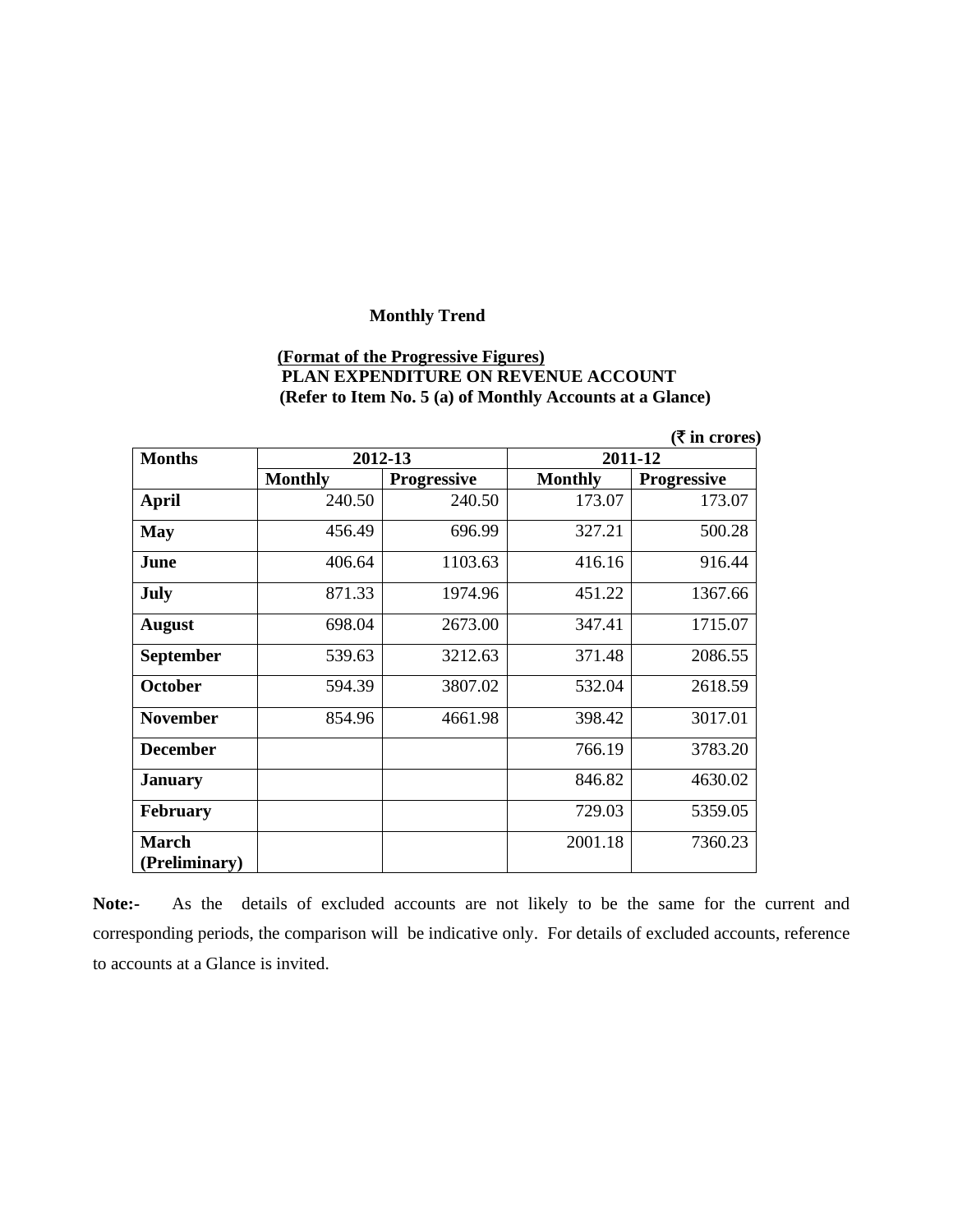# **(Format of the Progressive Figures) CAPITAL EXPENDITURE PLAN (Refer to Item No. 5 (b) of Monthly Accounts at a Glance)**

|                 |                |                    |                | (₹. in crores)     |
|-----------------|----------------|--------------------|----------------|--------------------|
| <b>Months</b>   | 2012-13        |                    |                | 2011-12            |
|                 | <b>Monthly</b> | <b>Progressive</b> | <b>Monthly</b> | <b>Progressive</b> |
| April           | 86.09          | 86.09              | $-1406.61$     | $-1406.61$         |
| <b>May</b>      | 475.69         | 561.78             | 176.44         | $-1230.17$         |
| June            | 433.95         | 995.73             | 273.60         | $-956.57$          |
| <b>July</b>     | 369.32         | 1365.05            | 360.60         | $-595.97$          |
| <b>August</b>   | 371.79         | 1736.84            | 328.82         | $-267.15$          |
| September       | 212.04         | 1948.88            | $-145.38$      | 121.77             |
| <b>October</b>  | 277.64         | 2226.52            | 2038.88        | 2160.65            |
| <b>November</b> | 332.32         | 2558.84            | 377.36         | 2538.01            |
| <b>December</b> |                |                    | 535.29         | 3073.30            |
| <b>January</b>  |                |                    | 378.99         | 3452.29            |
| <b>February</b> |                |                    | 486.09         | 3938.38            |
| <b>March</b>    |                |                    | 758.77         | 4697.15*           |
| (Preliminary)   |                |                    |                |                    |

\*Includes loans and advances disbursed.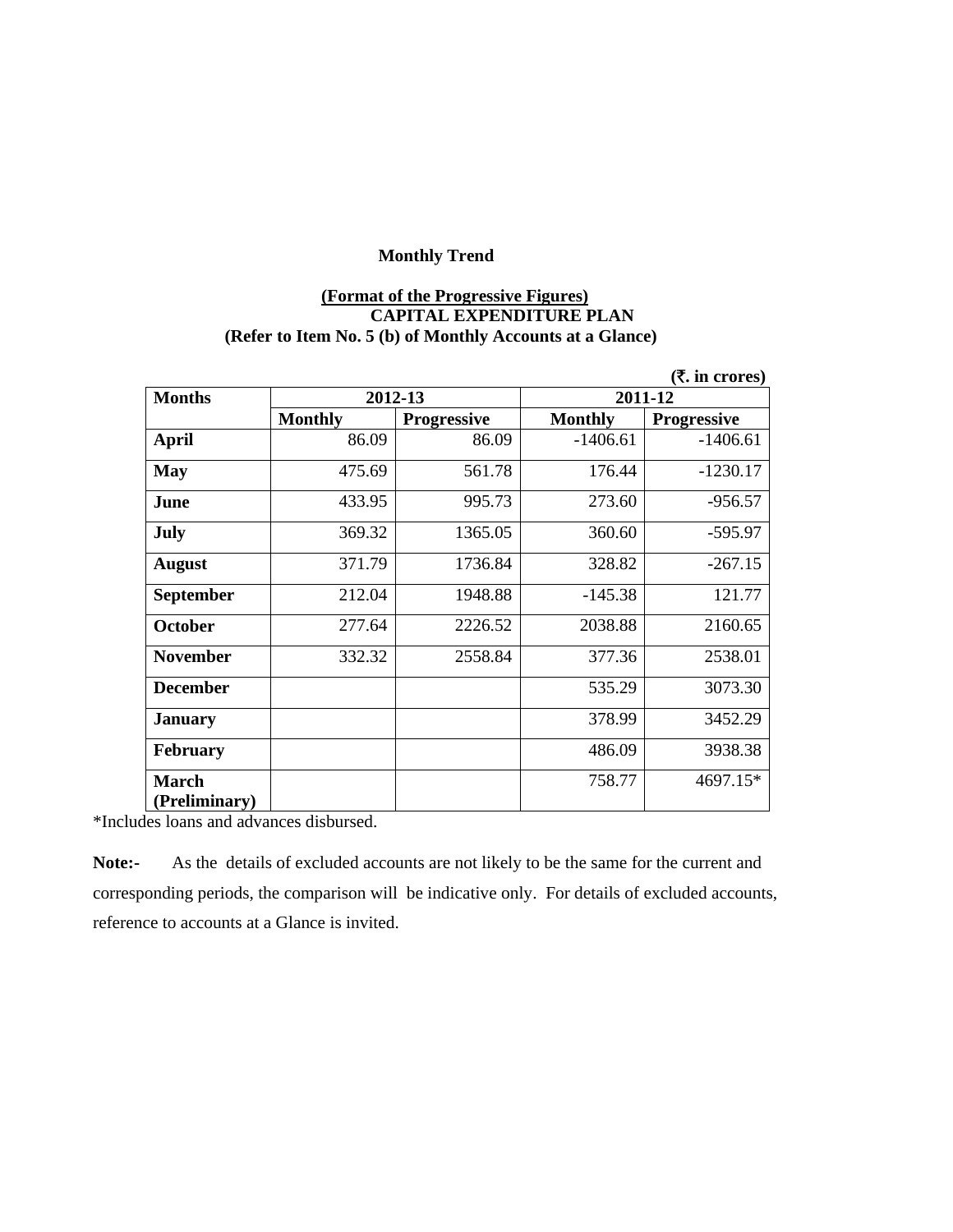#### **Monthly Trend (Format of the Progressive Figures) TOTAL EXPENDITURE (Refer to Item No.6 of Monthly Accounts at a Glance)**

|                        |                |                    |                | ( ₹ in cross)      |
|------------------------|----------------|--------------------|----------------|--------------------|
| <b>Months</b>          | 2012-13        |                    | 2011-12        |                    |
|                        | <b>Monthly</b> | <b>Progressive</b> | <b>Monthly</b> | <b>Progressive</b> |
| <b>April</b>           | 3244.04        | 3244.04            | 2140.42        | 2140.42            |
| <b>May</b>             | 3954.62        | 7198.66            | 2974.40        | 5114.82            |
| June                   | 3557.10        | 10755.76           | 2872.31        | 7987.13            |
| July                   | 2794.64        | 13550.40           | 2754.46        | 10741.59           |
| <b>August</b>          | 2456.75        | 16007.15           | 2039.19        | 12780.78           |
| <b>September</b>       | 2671.14        | 18678.29           | 2665.25        | 15446.03           |
| <b>October</b>         | 4124.06        | 22802.35           | 3802.02        | 19248.23           |
| <b>November</b>        | 3414.92        | 26217.27           | 2624.99        | 21873.22           |
| <b>December</b>        |                |                    | 3606.86        | 25480.09           |
| <b>January</b>         |                |                    | 1981.47        | 27461.56           |
| <b>February</b>        |                |                    | 2700.16        | 30161.72           |
| March<br>(Preliminary) |                |                    | 6142.95        | 36304.67           |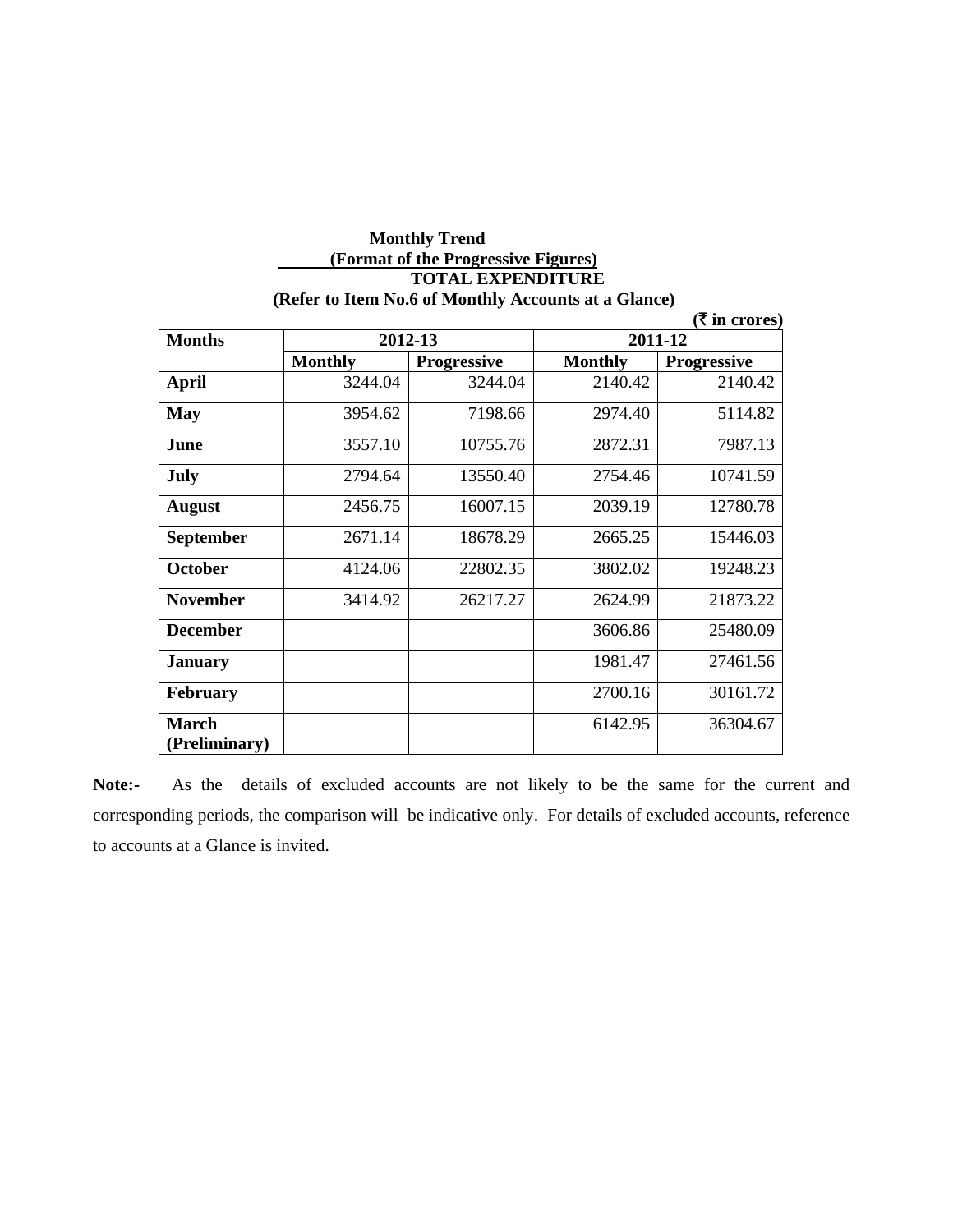# **(Format of the Progressive Figures) TOTAL REVENUE EXPENDITURE (Refer to Item No.6(a) of Monthly Accounts at a Glance)**

|                  |                |                    |                | (₹ in crores)      |
|------------------|----------------|--------------------|----------------|--------------------|
| <b>Months</b>    | 2012-13        |                    | 2011-12        |                    |
|                  | <b>Monthly</b> | <b>Progressive</b> | <b>Monthly</b> | <b>Progressive</b> |
| <b>April</b>     | 1708.61        | 1708.61            | 1127.59        | 1127.59            |
| <b>May</b>       | 2443.21        | 4151.82            | 1846.81        | 2994.02            |
| June             | 3248.39        | 7400.21            | 2503.30        | 5497.32            |
| July             | 2698.56        | 10098.77           | 2483.55        | 7980.87            |
| <b>August</b>    | 2591.71        | 12690.48           | 1863.3         | 9844.17            |
| <b>September</b> | 2925.00        | 15615.48           | 2397.06        | 12241.23           |
| <b>October</b>   | 2858.07        | 18473.55           | 2760.47        | 15001.70           |
| <b>November</b>  | 2726.09        | 21199.64           | 2142.06        | 17143.76           |
| <b>December</b>  |                |                    | 3476.76        | 20620.52           |
| <b>January</b>   |                |                    | 1958.22        | 22578.74           |
| <b>February</b>  |                |                    | 2588.06        | 25166.80           |
| <b>March</b>     |                |                    | 5821.47        | 30988.27           |
| (Preliminary)    |                |                    |                |                    |

**Note:-** As the details of excluded accounts are not likely to be the same for the current and corresponding periods, the comparison will be indicative only. For details of excluded accounts, reference to accounts at a Glance is invited.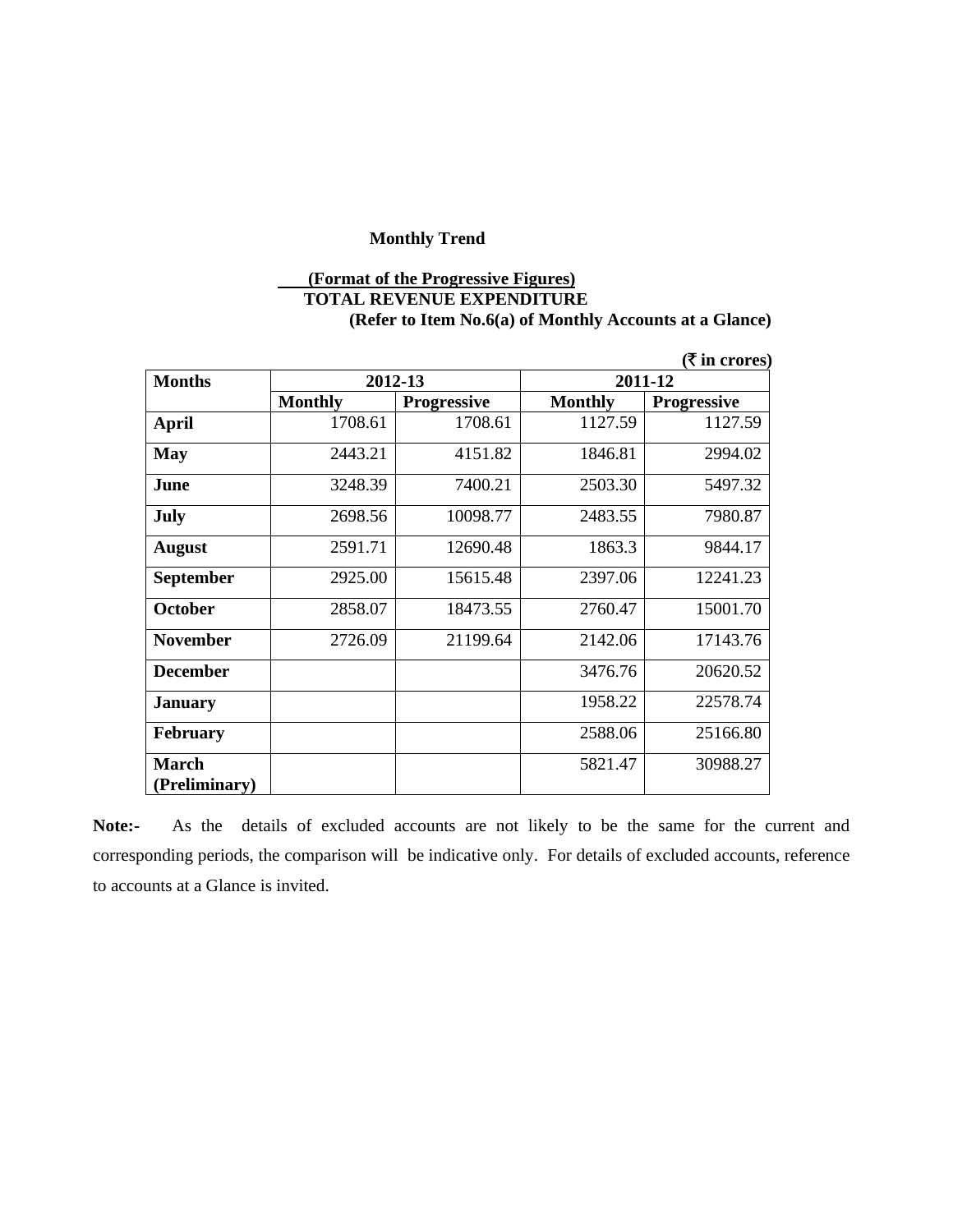### **Monthly Trend (Format of the Progressive Figures) TOTAL CAPITAL EXPENDITURE (Refer to Item No. 6 (b) of Monthly Accounts at a Glance)**

|                 |                |                    |                | (₹ in crores)      |
|-----------------|----------------|--------------------|----------------|--------------------|
| <b>Months</b>   | 2012-13        |                    | 2011-12        |                    |
|                 | <b>Monthly</b> | <b>Progressive</b> | <b>Monthly</b> | <b>Progressive</b> |
| <b>April</b>    | 1535.43        | 1535.43            | 1012.83        | 1012.83            |
| <b>May</b>      | 1511.42        | 3046.85            | 1107.97        | 2120.80            |
| June            | 308.69         | 3355.54            | 369.01         | 2489.81            |
| <b>July</b>     | 96.09          | 3451.63            | 270.91         | 2760.72            |
| <b>August</b>   | $-134.96$      | 3316.67            | 175.89         | 2936.61            |
| September       | $-253.86$      | 3062.81            | 268.18         | 3204.79            |
| <b>October</b>  | 1265.99        | 4328.80            | 1041.75        | 4246.54            |
| <b>November</b> | 688.84         | 5017.64            | 482.93         | 4729.47            |
| <b>December</b> |                |                    | 130.01         | 4859.57            |
| <b>January</b>  |                |                    | 23.25          | 4882.82            |
| <b>February</b> |                |                    | 112.10         | 4994.92            |
| <b>March</b>    |                |                    | 321.48         | 5316.40*           |
| (Preliminary)   |                |                    |                |                    |

\*Includes loans and advances disbursed.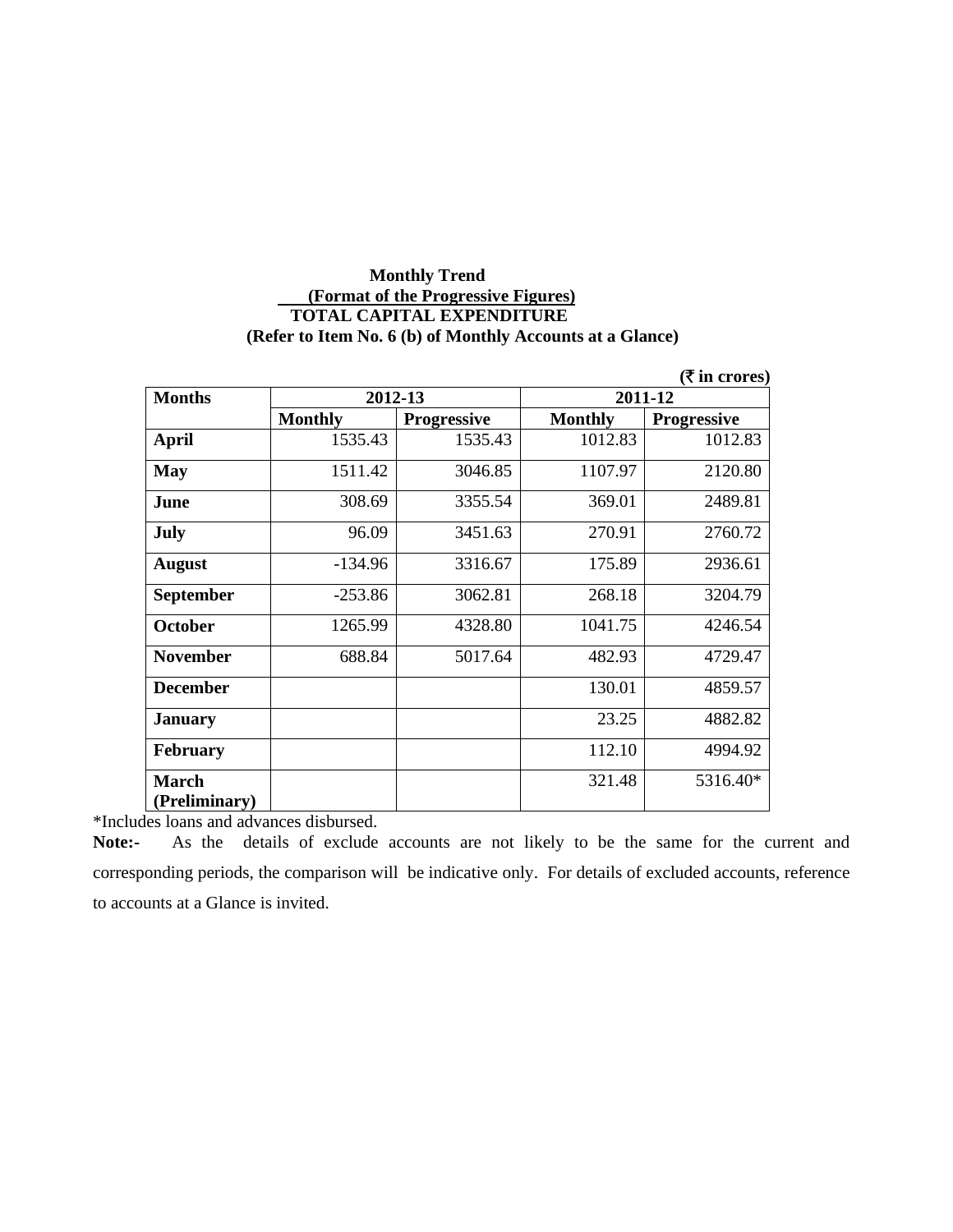# **Monthly Trend (Format of the Progressive Figures) Revenue Surplus Deficit (Refer to Item No. 7of Monthly Accounts at a Glance)**

|                 |                |                    |                | ( ₹ in cross)      |
|-----------------|----------------|--------------------|----------------|--------------------|
| <b>Months</b>   | 2012-13        |                    | 2011-12        |                    |
|                 | <b>Monthly</b> | <b>Progressive</b> | <b>Monthly</b> | <b>Progressive</b> |
| <b>April</b>    | 555.13         | 555.13             | 775.41         | 775.41             |
| <b>May</b>      | 716.68         | 1271.81            | 337.90         | 1113.31            |
| June            | $-1045.34$     | 226.47             | $-872.00$      | 241.31             |
| July            | 1566.16        | 1792.63            | $-175.68$      | 65.63              |
| <b>August</b>   | $-178.42$      | 1614.21            | 363.98         | 429.61             |
| September       | $-659.49$      | 954.72             | 248.08         | $-181.53$          |
| <b>October</b>  | $-429.03$      | 525.69             | 589.89         | $-771.42$          |
| <b>November</b> | $-27.81$       | 497.88             | $-178.81$      | $-592.61$          |
| <b>December</b> |                |                    | 233.09         | $-826.51$          |
| <b>January</b>  |                |                    | 150.00         | $-976.51$          |
| <b>February</b> |                |                    | $-120.47$      | $-856.04$          |
| <b>March</b>    |                |                    | $-1639.19$     | $-2495.23$         |
| (Preliminary)   |                |                    |                |                    |